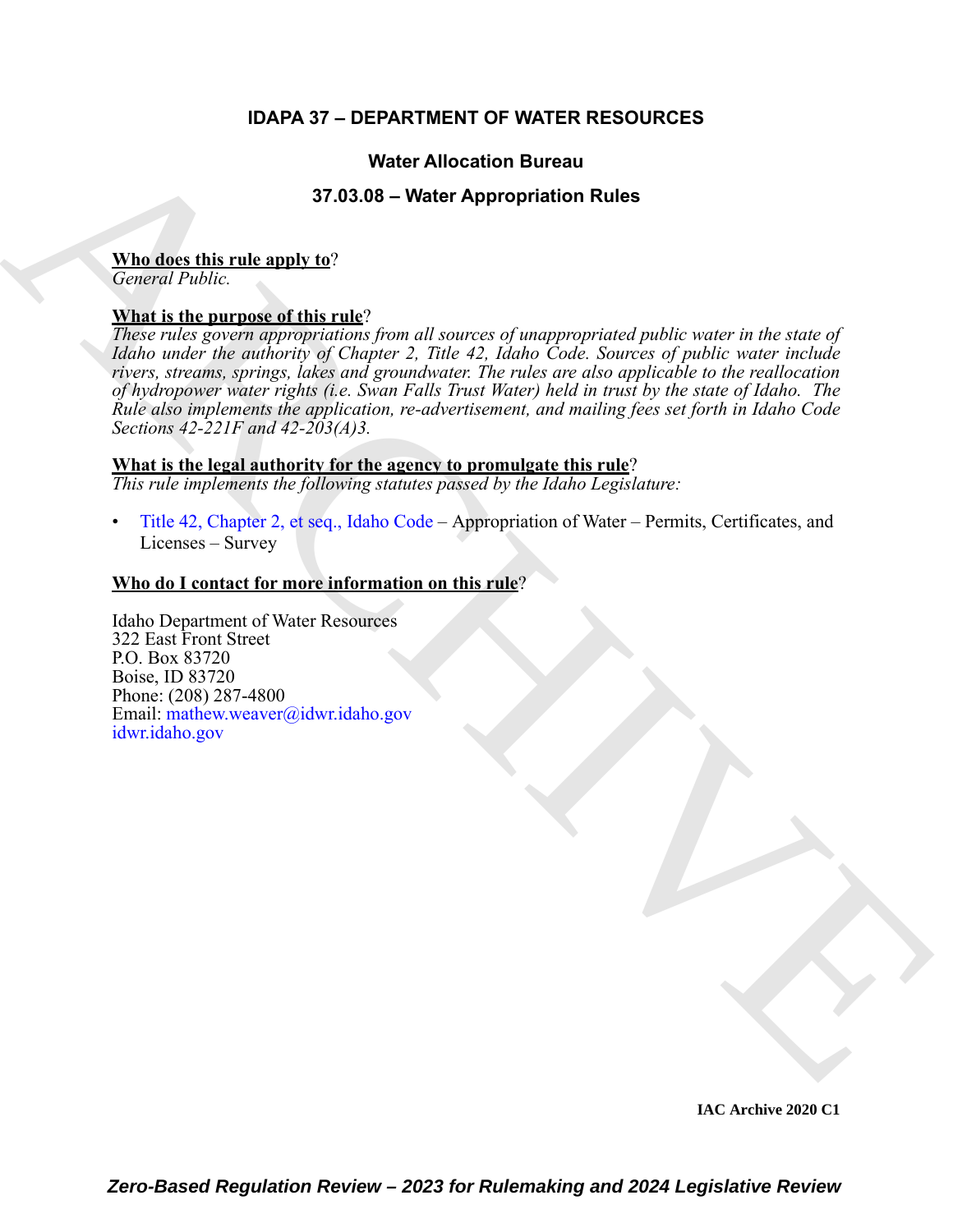# **Table of Contents**

# 37.03.08 - Water Appropriation Rules

| 025. General Description Of The Procedure To Be Used For Allocation (Rule 25). 4 |     |
|----------------------------------------------------------------------------------|-----|
|                                                                                  |     |
|                                                                                  |     |
|                                                                                  |     |
|                                                                                  |     |
| 040. Processing Applications For Permit And Reprocessing Permits (Rule 40).  9   |     |
|                                                                                  |     |
|                                                                                  | 14  |
|                                                                                  | 19  |
|                                                                                  |     |
|                                                                                  | 20  |
|                                                                                  | -20 |
|                                                                                  | 21  |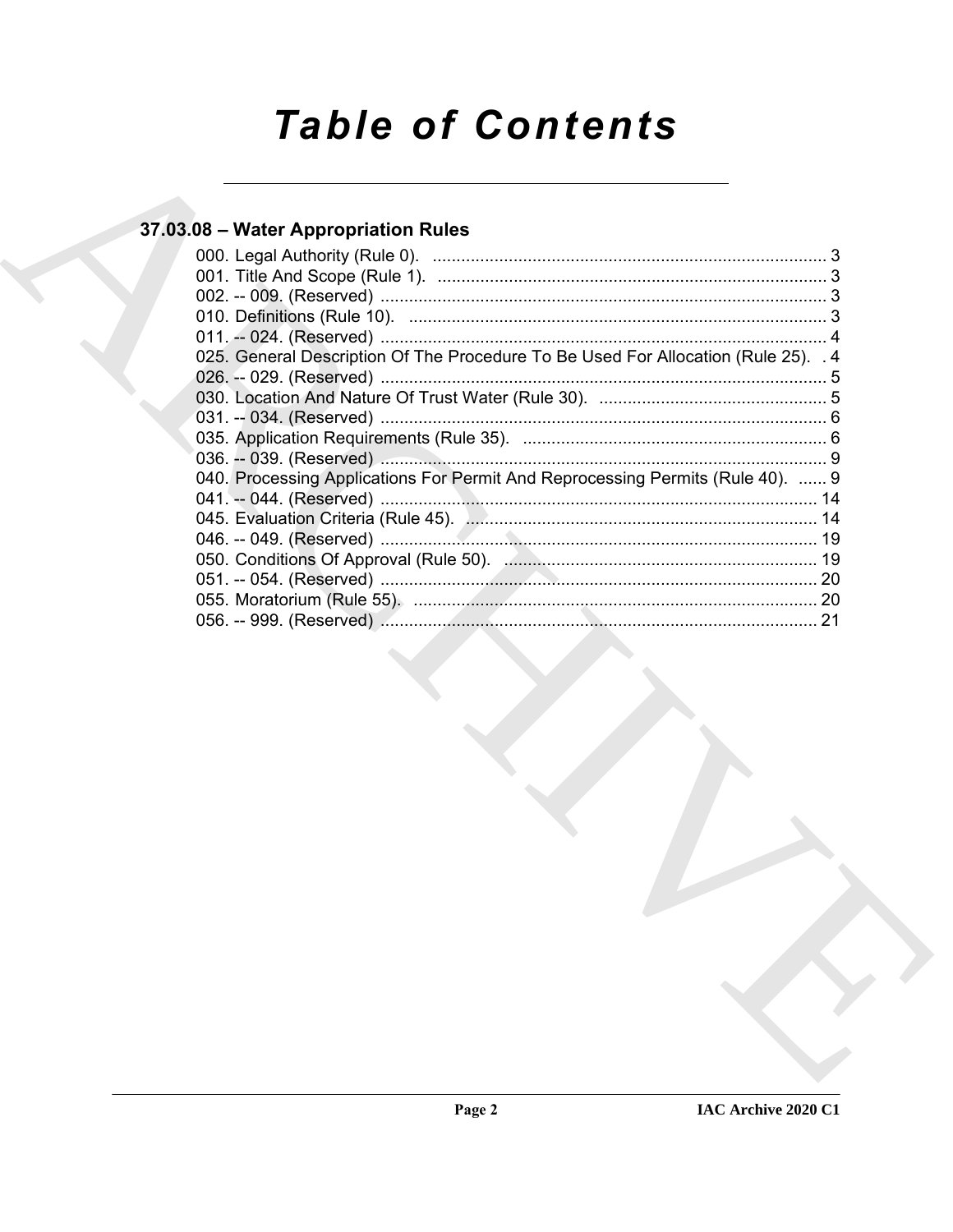#### **37.03.08 – WATER APPROPRIATION RULES**

#### <span id="page-2-14"></span><span id="page-2-1"></span><span id="page-2-0"></span>**000. LEGAL AUTHORITY (RULE 0).**

The Director of the Department of Water Resources adopts these rules under the authority provided by Section 42- 1805(8), Idaho Code. (3-20-20)T

#### <span id="page-2-2"></span>**001. TITLE AND SCOPE (RULE 1).**

- <span id="page-2-15"></span>**01. Title**. These rules are titled IDAPA 37.03.08, "Water Appropriation Rules." (3-20-20)T
- **02. Scope**. (3-20-20)T

**a.** Background and Purpose. The 1985 Idaho Legislature authorized reallocation of certain hydropower water rights to new upstream beneficial uses. The reallocation is to be accomplished using statutes designed to provide for the appropriation of unappropriated public water supplemented by a public interest review of those reallocations which significantly reduce existing hydropower generation. These rules provide the procedures for obtaining the right to divert and use unappropriated public water as well as water previously appropriated for hydropower use which has been placed in trust with the State of Idaho and is subject to reallocation. Guidelines are provided for the filing and processing of applications, and criteria are established for determining the actions to be taken by the Director. (3-20-20)T

The Contract of the Ross college the state is not the matter the widowing college that  $\sim 10^{-3}$  and  $\sim 10^{-3}$  and  $\sim 10^{-3}$  and  $\sim 10^{-3}$  and  $\sim 10^{-3}$  and  $\sim 10^{-3}$  and  $\sim 10^{-3}$  and  $\sim 10^{-3}$  and  $\sim 10^{-3}$  and **b.** Scope and Applicability. These rules are applicable to appropriations from all sources of unappropriated public water in the state of Idaho under the authority of Chapter 2, Title 42, Idaho Code. Sources of public water include rivers, streams, springs, lakes and groundwater. The rules are also applicable to the reallocation of hydropower water rights held in trust by the state of Idaho. The rules are applicable to all applications to appropriate water filed with the Department of Water Resources prior to the effective date of these rules upon which an action to approve or deny the application is pending and to all applications filed subsequent to adoption of the rules and regulations. In addition, the rules are applicable to existing permits to appropriate water required to be reviewed under the provisions of Section 42-203D, Idaho Code. (3-20-20)T

#### <span id="page-2-3"></span>**002. -- 009. (RESERVED)**

<span id="page-2-5"></span><span id="page-2-4"></span>**010. DEFINITIONS (RULE 10).**

Unless the context otherwise requires, the following definitions govern these rules: (3-20-20)T

<span id="page-2-6"></span>**01.** Acre-Foot (AF). A volume of water sufficient to cover one (1) acre of land one (1) foot deep and is equal to forty-three thousand five hundred sixty (43,560) cubic feet. (3-20-20)T

<span id="page-2-7"></span>**02. Advertisement**. The action taken by the Director to provide notice, usually by publication of a legal notice in one (1) or more newspapers, of a proposed appropriation or other notice required in administration of his duties and responsibilities. (3-20-20)T

<span id="page-2-8"></span>**03. Applicant**. The person, corporation, association, firm, governmental agency or other entity, or the holder of a permit being reprocessed pursuant to Section 42-203D, Idaho Code, who initiates an appropriation of water or related water matter for the Director's consideration. (3-20-20)T water or related water matter for the Director's consideration.

**Application for Permit**. The written request to the department on forms furnished by the sing to appropriate the public waters or trust waters of the state. (3-20-20)T department proposing to appropriate the public waters or trust waters of the state.

<span id="page-2-11"></span><span id="page-2-10"></span><span id="page-2-9"></span>**05. Board**. The Idaho Water Resource Board. (3-20-20)T

**06. Beneficial Use**. One (1) or more of the recognized beneficial uses of water including but not limited to, domestic, municipal, irrigation, hydropower generation, industrial, commercial, recreation, stockwatering and fish propagation uses for which permits to appropriate water can be issued as well as other uses which provide a benefit to the user of the water as determined by the Director. Industrial use as used for purposes of these rules includes, but is not limited to, manufacturing, mining and processing uses of water. (3-20-20)T

<span id="page-2-12"></span>**07. Cubic Foot Per Second (CFS)**. A rate of flow approximately equal to four hundred forty-eight and eight-tenths (448.8) gallons per minute and also equals fifty (50) Idaho miner's inches. (3-20-20)T

<span id="page-2-13"></span>**08. DCMI**. An acronym for domestic, commercial, municipal and industrial. In these rules it designates certain classes of these uses presumed to satisfy public interest requirements. Domestic use, for purposes of this definition, is water for one or more households and water used for all other purposes including irrigation of a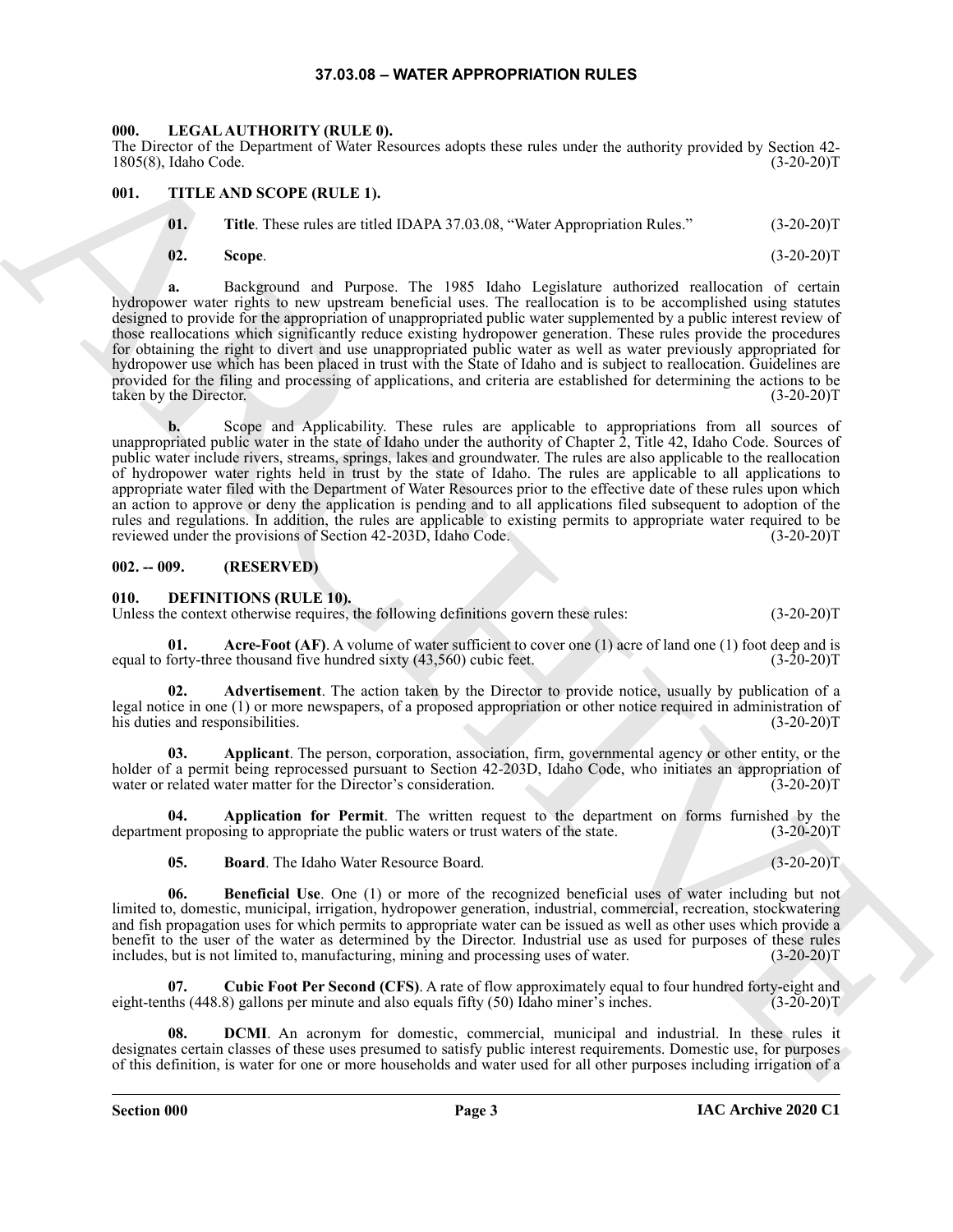| IDAHO ADMINISTRATIVE CODE            | <b>IDAPA 37.03.08</b>            |
|--------------------------------------|----------------------------------|
| <b>Department of Water Resources</b> | <b>Water Appropriation Rules</b> |

residential lot in connection with each of the households where the diversion to each household does not exceed thirteen thousand (13,000) gallons per day. Also for purposes of this definition, commercial, municipal and industrial uses are any such uses which do not deplete the system containing the trust water more than two (2) acre feet per day.  $(3-20-20)T$ 

<span id="page-3-2"></span>

| -09. | <b>Department.</b> The Idaho Department of Water Resources. | $(3-20-20)T$ |
|------|-------------------------------------------------------------|--------------|
|------|-------------------------------------------------------------|--------------|

<span id="page-3-5"></span><span id="page-3-4"></span><span id="page-3-3"></span>**10. Director.** The Director of the Idaho Department of Water Resources. (3-20-20)T

**11. Legal Subdivision**. A tract of land described by the government land survey and usually is described by government lot or quarter-quarter, section, township and range. A lot and block of a subdivision plat recorded with the county recorder may be used in addition to the quarter-quarter, section, township and range description. (3-20-20) description. (3-20-20)T

**12. Permit or Water Right Permit**. The water right document issued by the Director authorizing the and use of unappropriated public water of the state or water held in trust by the state. (3-20-20)T diversion and use of unappropriated public water of the state or water held in trust by the state.

<span id="page-3-6"></span>**13. Priority, or Priority of Appropriation, or Priority Date**. The date of appropriation established in the development of a water right. The priority of a water right for public water or trust water is used to determine the order of water delivery from a source during times of shortage. The earlier or prior date being the better right.

 $(3-20-20)T$ 

<span id="page-3-7"></span>**14. Project Works**. A general term which includes diversion works, conveyance works, and any devices which may be used to apply the water to the intended use. Improvements which have been made as a result of application of water, such as land preparation for cultivation, are not a part of the project works. (3-20-20)T

<span id="page-3-8"></span>**15. Single Family Domestic Purposes**. Water for household use or livestock and water used for all other purposes including irrigation of up to one half  $(1/2)$  acre of land in connection with said household where total use is not in excess of thirteen thousand (l3,000) gallons per day. (3-20-20)T

<span id="page-3-9"></span>**16. Subordinated Water Right**. A water right used for hydropower generation purposes that is subject to depletion without compensation by upstream water rights which are initiated later in time and which are for a purpose other than hydropower generation purposes. (3-20-20)T

<span id="page-3-10"></span>**17. Trust Water**. That portion of an unsubordinated water right used for hydropower generation purposes which is in excess of a minimum stream flow established by state action either with agreement of the holder of the hydropower right as provided by Section 42-203B(5), Idaho Code or without an agreement as provided by Section 42-203B(3), Idaho Code. (3-20-20)T

<span id="page-3-11"></span>**18. Unappropriated Water**. The public water of the state of Idaho in streams, rivers, lakes, springs or groundwater in excess of that necessary to satisfy prior rights including prior rights reserved by federal law.

 $(3-20-20)T$ 

### <span id="page-3-0"></span>**011. -- 024. (RESERVED)**

#### <span id="page-3-13"></span><span id="page-3-12"></span><span id="page-3-1"></span>**025. GENERAL DESCRIPTION OF THE PROCEDURE TO BE USED FOR ALLOCATION (RULE 25).**

**Experiments of New Proposition** and sets of New York 100 MBH when the strategy proposition River and the strategy of New York 100 MBH when the strategy of New York 100 MBH when the strategy of New York 100 MBH when the s **01. Applications to Appropriate Unappropriated Water and Water Held in Trust**. Applications to appropriate unappropriated water and water held in trust as provided by Section 42-203B(3), Idaho Code, will be evaluated using the criteria of Section 42-203A, Idaho Code, which requires an assessment to be made of the impact of the proposed use on water availability for existing water rights, the adequacy of the water supply for the proposed use, whether the application is filed for speculative purposes, the financial ability of the applicant to complete the project, and the effect of the proposed use on the local public interest. (3-20-20)T

<span id="page-3-14"></span>**02. Applications to Appropriate Water from Sources Held by State in Trust**. Applications to appropriate water from sources on which the state holds water in trust, pursuant to Section 203B(5), Idaho Code, will be processed in a three-step analysis. Evaluation will consider the purposes of "trust water" established in Section 42-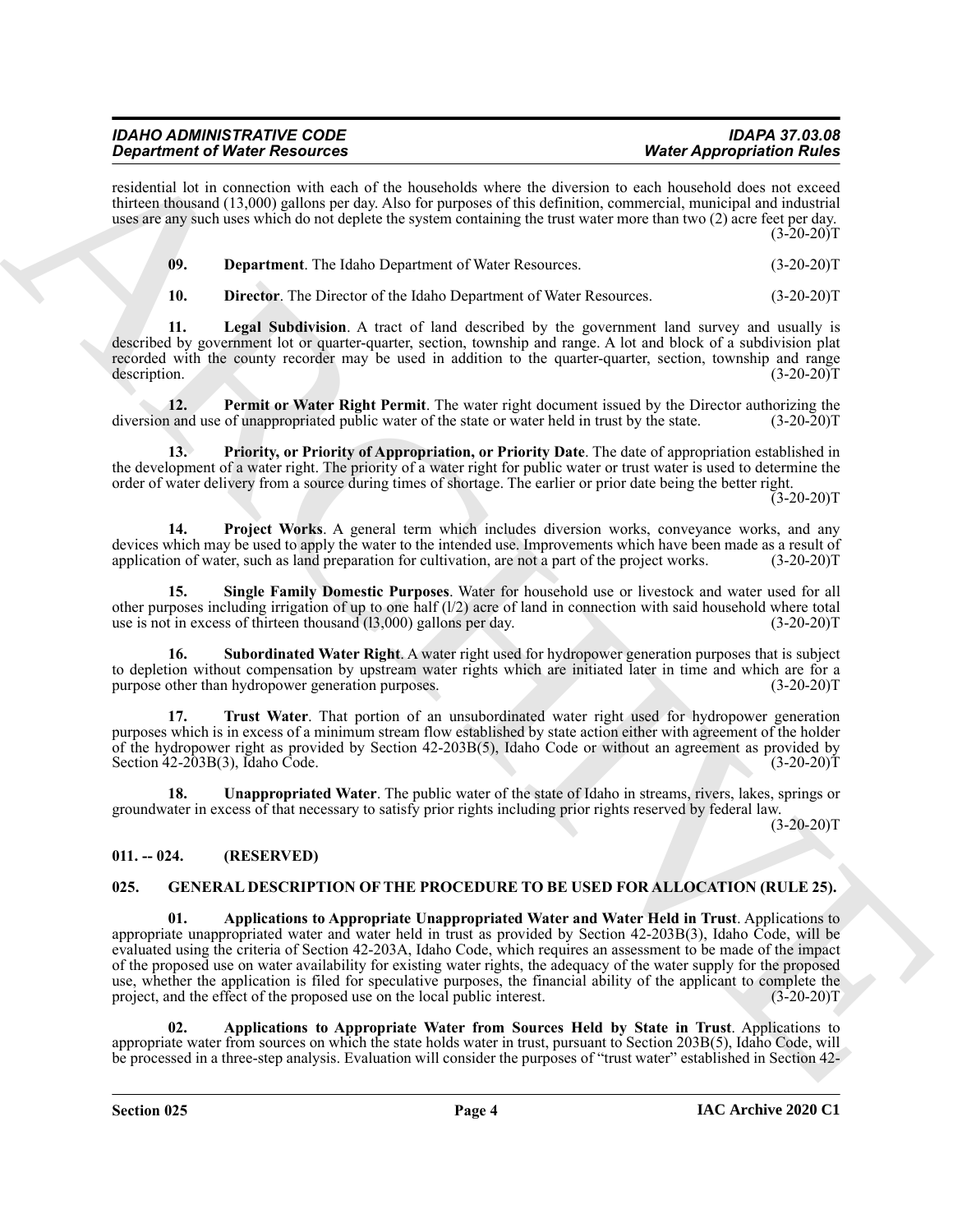203B, Idaho Code. (3-20-20)T

**a.** First, the proposed use must be evaluated using the procedures and criteria of Section 42-203A, Idaho Code. If all criteria of Section 42-203A(5), Idaho Code, are satisfied, the application may be approved for unappropriated water. If the application does not satisfy the criteria of Section 42-203A(5) b, c, d, and e, Idaho Code, or is found to reduce the water to existing water rights other than those held in trust by the state, the application will be denied. If the application satisfies all criteria of Section 42-203A(5), Idaho Code, except Section 42-203A(5)a, Idaho Code, but is found to reduce water held in trust by the state, the application will be reviewed under criteria of Section 42-203C, Idaho Code. (3-20-20)T

**b.** Second, Section 42-203C, Idaho Code, requires a determination of whether the proposed use will significantly reduce, individually or cumulatively with existing uses and other uses reasonably likely to exist within twelve months of the proposed use, the amount of trust water available to the holder of the water right used for power production that is defined by agreement pursuant to subsection (5) of Section 42-203B, Idaho Code (hereinafter termed "significant reduction"). If a significant reduction will not occur, the application may be approved without an evaluation of the public interest criteria of Section 42-203C(2), Idaho Code.  $(3-20-20)$ T

**c.** Third, based upon a finding of significant reduction, the proposed use will be evaluated in terms of the public interest criteria of Section 42-203C(2), Idaho Code. (3-20-20)T

#### <span id="page-4-0"></span>**026. -- 029. (RESERVED)**

#### <span id="page-4-2"></span><span id="page-4-1"></span>**030. LOCATION AND NATURE OF TRUST WATER (RULE 30).**

<span id="page-4-3"></span>**01. Snake River Water Rights Agreement**. The legislation ratifying the Snake River water rights agreement between the state of Idaho and Idaho Power Company places in trust a part of the flows available to Idaho Power Company under its hydropower water rights in the Snake River Basin between Swan Falls Dam and Milner Dam. The flows subject to the trust water provisions and reallocation under Section 42-203C(2), Idaho Code, are as follows: (3-20-20) follows: (3-20-20)T

**a.** Trust water flows under the Snake River water rights agreement are located in the Snake River between Swan Falls Dam located in Section 18, Township 2 South, Range 1 East, Boise Meridian (B.M.) and Milner Dam located in Sections 28 and 29, Township 10 South, Range 21 East, Boise Meridian (B.M.) and all surface and groundwater sources tributary to the Snake River in that reach. (3-20-20)T

**b.** Surface water and groundwater tributary to the Snake River upstream from Milner Dam is not trust water. After giving notice and considering public comment, the Director will designate the area in which groundwater is presumed to be tributary to the Snake River upstream from Milner Dam. Modification or changes in the designated boundary may be made only after providing notice and considering public comment. The area presently designated as tributary to the Snake River in the Milner Dam to Swan Falls Dam reach is appended to these rules (See Attachment A in APPENDIX A located at the end of this chapter), for information purposes only. (3-20-20)T

**Department of Nieter Action results on the translated rate of Perroxima and solution for the Construction of the Construction of the Construction of the Construction of the Construction of the Construction of the Constru c.** Trust water flows under the Snake River water rights agreement are those occurring in the Snake River and tributaries in the geographic area designated in Subsection 030.01.a. that exceed the established minimum stream flows but are less than the water rights for hydropower generating facilities in the Swan Falls Dam to Milner Dam reach of Snake River, to the extent such rights were unsubordinated prior to the Snake River water rights agreement. Minimum average daily flows have been established by action of the Board and legislature at the U.S. Geological Survey gauging station located near Murphy (Section 35, Township 1 South, Range 1 West B.M.) in the amount of three thousand nine hundred (3900) cfs from April 1 to October 31 and five thousand six hundred (5600) cfs from November 1 to March 31, and at Milner gauging station located in Section 29, Township 10 South, Range 21 East, B.M. in the amount of zero (0) cfs from January 1 to December 31. (3-20-20)T

<span id="page-4-4"></span>**02. Trust Water Created by State Action**. Section 42-203B(3), Idaho Code, provides that trust water can be created by state action establishing a minimum flow without an agreement with the holder of the hydropower water right. Allocation of trust water so established will be pursuant to state law except the criteria of Section 42-<br>203C, Idaho Code, will not be considered. (3-20-20) 203C, Idaho Code, will not be considered.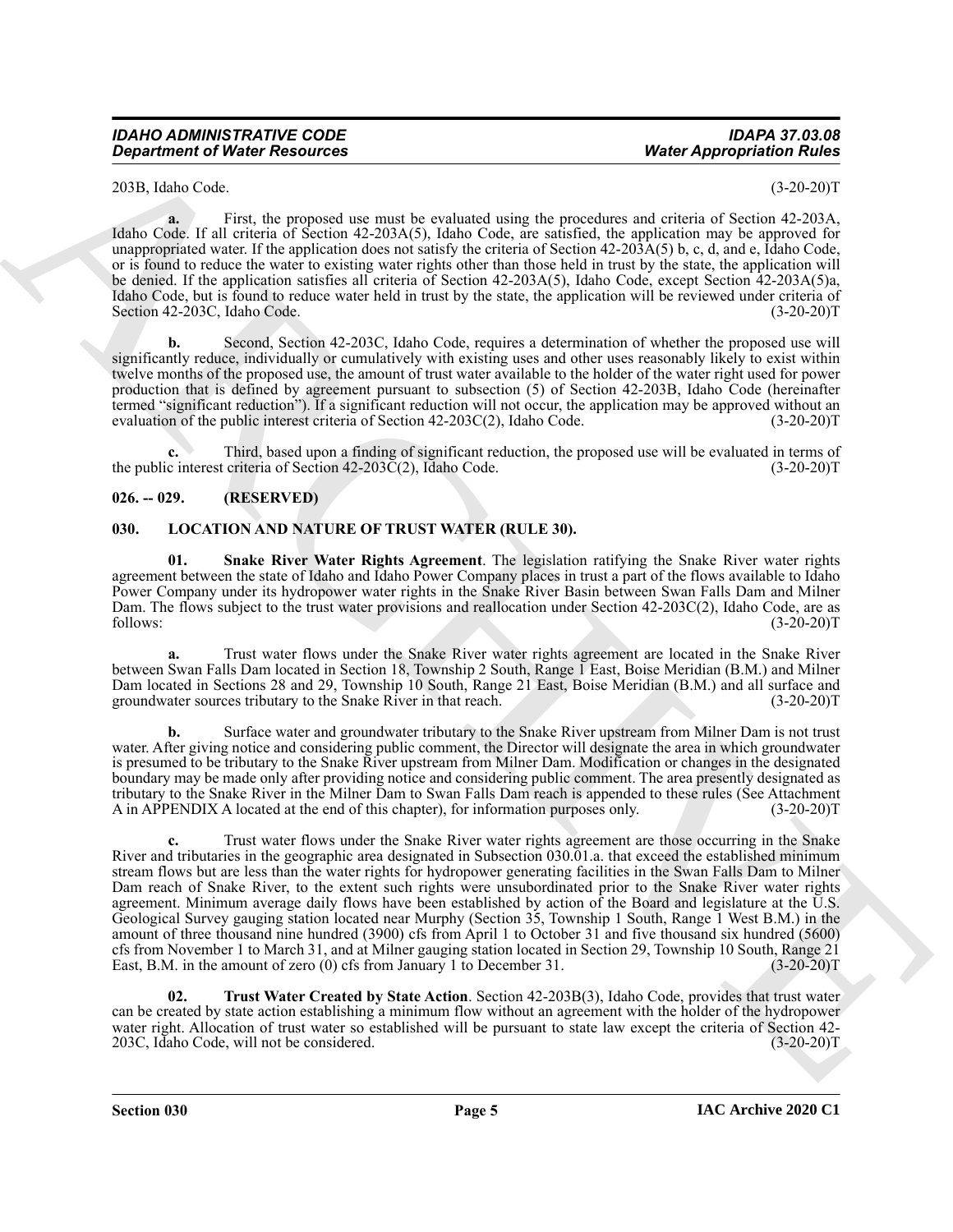<span id="page-5-4"></span>**03.** Sources of Public Water Not Trust Water. The following sources of public water are not trust d are not subject to the public interest provisions of Section 42-203C, Idaho Code: (3-20-20)T water and are not subject to the public interest provisions of Section 42-203C, Idaho Code:

**a.** Sources or tributaries to sources upon which no hydropower generating facilities are located downstream within the state of Idaho. (3-20-20)T

**b.** Sources or tributaries to sources which have a state hydropower water right permit or license or Federal Energy Regulatory Commission license which have not been subordinated, and the state of Idaho has not entered into an agreement with the holder of the hydropower water right pursuant to Section 42-203B(2), Idaho Code, and the State of Idaho has not established a minimum stream flow for purposes of protecting hydropower generation.  $(3-20-20)$ T

**c.** Sources or tributaries to sources for which a state hydropower water right permit or license, or the Federal Energy Regulatory Commission license included a subordination condition. Such flows are considered to be public waters subject to appropriation under the provisions of Section 42-203A, Idaho Code. (3-20-20)T

**d.** Flows in excess of established rights including rights used for hydropower purposes. Such flows are unappropriated waters subject to allocation under Section 42-203A, Idaho Code. (3-20-20)T

**e.** Flows in the Snake River upstream from Milner Dam and all surface and groundwater tributaries to that reach. Such flows are subject to allocation under Section 42-203A, Idaho Code, without consideration of water rights existing downstream from Milner Dam (Reference: 42-203B(2), Idaho Code). (3-20-20)T rights existing downstream from Milner Dam (Reference: 42-203B(2), Idaho Code).

#### <span id="page-5-0"></span>**031. -- 034. (RESERVED)**

#### <span id="page-5-1"></span>**035. APPLICATION REQUIREMENTS (RULE 35).**

#### <span id="page-5-3"></span><span id="page-5-2"></span>**01. General Provisions**. (3-20-20)T

**a.** No person shall commence the construction of any project works or commence the diversion of the public water or trust water of the state of Idaho from any source without first having filed an application for permit to appropriate the water or other appropriate form with the department and received approval from the Director, unless exempted by these rules or by statute. (3-20-20)T

**b.** Any person proposing to commence a diversion of the public water or the trust water of the state of Idaho from a groundwater source for single family domestic purposes is exempt from the application and permit requirements of Subsection 035.01.a.

Any person watering livestock directly from a natural stream or natural lake without the use of a sion works is exempt from Subsection 035.01.a. (3-20-20)<sup>T</sup> constructed diversion works is exempt from Subsection 035.01.a.

*Department of Niceries* Reading the Niceries Research Constraints (September 2013)<br>
was much as the state of Phalic Water Muller (The Relation general of Phalic Phalic Constraints (September 2013)<br>
and the state of Pha **d.** All applications for permit to appropriate public water or trust water of the state of Idaho shall be on the form provided by the department entitled "Application for Permit to Appropriate the Public Waters of the State of Idaho" and include all necessary information as described in Subsection 035.03. An application for permit that is not complete as described in Subsection 035.03 will not be accepted for filing and will be returned along with any fees submitted to the person submitting the application. No priority will be established by an incomplete application. Applications meeting the requirements of Subsection 035.03. will be accepted for filing and will be endorsed by the department as to the time and date received. The acceptability of applications requiring clarification or corrections shall be determined by the Director. (3-20-20) shall be determined by the Director.

**e.** The department will correspond with the applicant concerning applications which have been accepted for filing by the department which require clarification or correction of the information required by Subsection 035.03. If the additional or corrected information is supplied after thirty (30) days, the priority date of the application will be determined by the date the additional or corrected information is received by the department unless the applicant has requested within the thirty (30) day period additional time to provide the information, has shown good reasons for needing additional time, and the Director has granted additional time. (3-20-20)T

**Section 035 Page 6**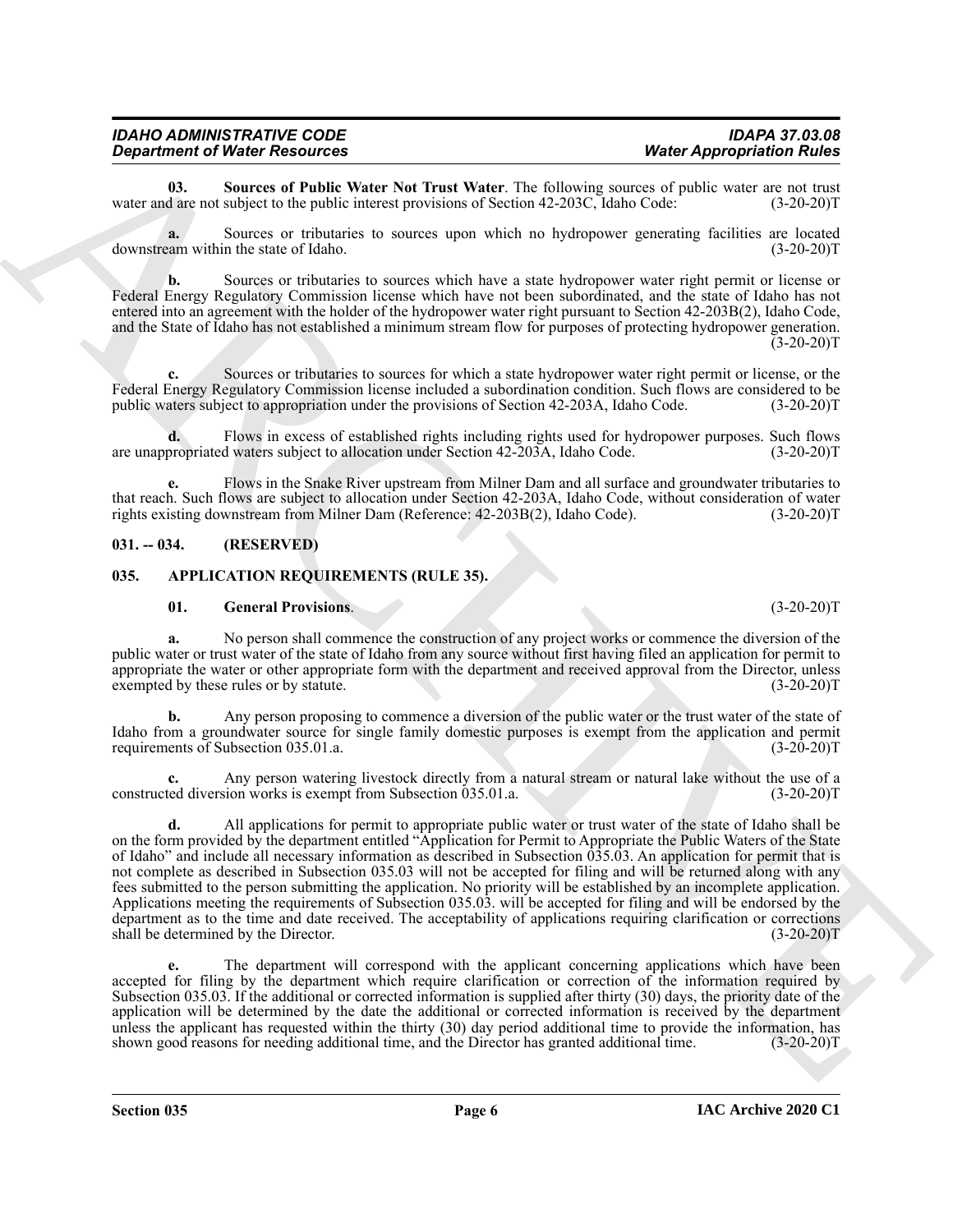**f.** Failure to submit the additional or corrected information is cause for the Director to void the ent's records of the application. (3-20-20) department's records of the application.

# <span id="page-6-0"></span>**02. Effect of an Application**. (3-20-20)T

*Department of Water Resources Water Appropriation Rules*

**a.** Any application that seeks to appropriate water from a source upon which the state holds trust water shall be considered an application for appropriation of unappropriated water. If the Director determines unappropriated water is not available, the application, if otherwise approvable, will be reviewed for compliance with provisions of Section 42-203C, Idaho Code. (3-20-20)T

**b.** The priority of an application for unappropriated or trust water is established as of the time and date the application is received in complete form along with the statutory fee in any official office of the department. The priority of the application remains fixed unless changed by action of the Director in accordance with applicable law.  $(3-20-20)T$ 

**c.** An application for permit to appropriate water is not a water right and does not authorize diversion or use of water until approved by the Director in accordance with statutes in effect at the time the application is approved. **Contract the Contract of the Contract of the Contract of the Contract of the Contract of the Contract of the Contract of the Contract of the Contract of the Contract of the Contract of the Contract of the Contra** 

**d.** An applicant's interest in an application for permit to appropriate water is personal property. An assignment of interest in an application must include evidence satisfactory to the Director that the application was not filed for speculative purposes. (3-20-20) filed for speculative purposes.

# <span id="page-6-1"></span>**03. Requirements for Applications to Be Acceptable for Filing**. (3-20-20)T

**a.** The following information shall be shown on an application for permit form and submitted together with the statutory fee to an office of the department before the application for permit may be accepted for filing by the department. (3-20-20) department. (3-20-20)T

i. The name and post office address of the applicant shall be listed. If the application is in the name of a corporation, the names and addresses of its directors and officers shall be provided. If the application is filed by or on behalf of a partnership or joint venture, the application shall provide the names and addresses of all partners and designate the managing partner, if any. (3-20-20)T

**Considered West Approximation** West Approximation West Approximation Results of the Summary and Approximation Results of the Summary and Approximation Results of the Summary 1973. The considered and properties of the sum ii. The name of the water source sought to be appropriated shall be listed. For surface water sources, the source of water shall be identified by the official geographic name listed on the U.S. Geological Survey Quadrangle map. If the source has not been named, it can be described as "unnamed," but the system or river to which it is tributary shall be identified. For groundwater sources, the source shall be listed as "groundwater." Only one source shall be listed on an application unless the application is for a single system which will have more than<br>
(3-20-20)T one source.  $(3-20-20)T$ 

iii. The legal description of the point of diversion and place of use shall be listed. The location of the point(s) of diversion and the place of use shall be described to the nearest forty (40) acre subdivision or U.S. Government Lot of the Public Land Survey System. The location of springs shall be described to the nearest ten (10) acre tract. Subdivision names, lot and block numbers and any name in local common usage for the point of diversion, or place of use shall be included in the comments section of the application form. If irrigation is listed as a purpose of use, the number of acres in each forty (40) acre subdivision of the place of use shall be listed. (3-20-20)T

iv. The quantity of water to be diverted shall be listed as a rate of flow in cubic feet per second and/or me to be stored in acre-feet per year for each purpose of use requested. (3-20-20) as a volume to be stored in acre-feet per year for each purpose of use requested.

Impoundment (storage) applications shall show the maximum acre-feet requirement per year which shall not exceed the storage capacity of the impoundment structure unless the application describes a plan of operation for filling the reservoir more than once per year. (3-20-20)T

vi. Every offstream storage impoundment application shall show a maximum rate of diversion to storage as well as the total storage volume. (3-20-20)T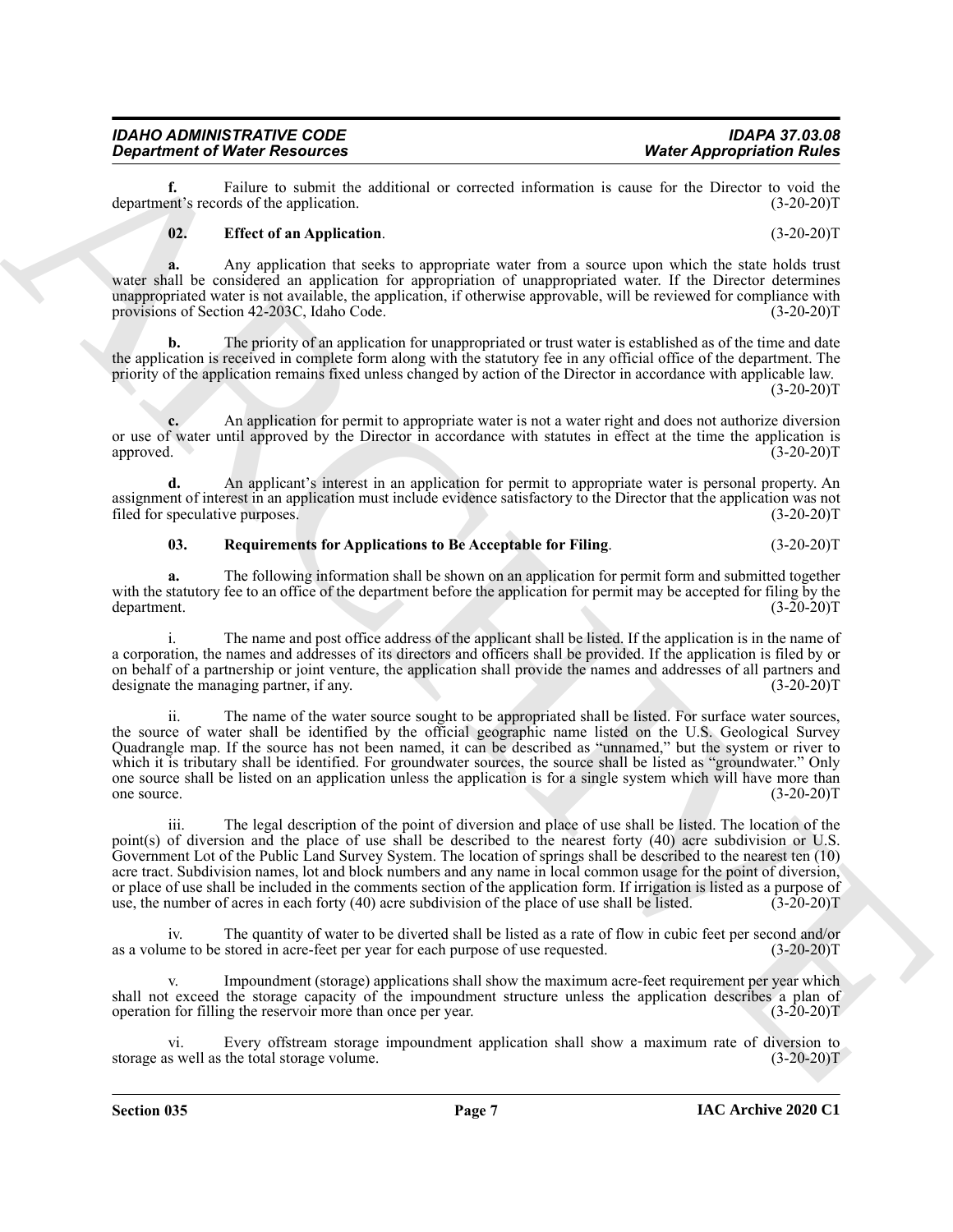vii. The nature of the proposed beneficial use or uses of the water shall be listed. While the purpose may be described in general terms such as irrigation, industrial or municipal, a description sufficient to identify the proposed use or uses of the water shall also be included. (3-20-20) proposed use or uses of the water shall also be included.

viii. The period of each year during which water will be diverted, stored and beneficially used shall be listed. The period of use for irrigation purposes shall coincide with the annual periods of use shown in Figure 1 in APPENDIX B (located at the end of this chapter), unless it can be shown to the satisfaction of the Director that a different period of use is necessary. (3-20-20)T

ix. The proposed method of diversion, conveyance system and system for distributing and using the water shall be described. (3-20-20)T

x. The period of time required for completion of the project works and application of water to the proposed use shall be listed. This period of time shall not exceed the time required to diligently and uninterruptedly apply the water to beneficial use and shall not exceed five (5) years. (3-20-20) apply the water to beneficial use and shall not exceed five  $(5)$  years.

xi. A map or plat of sufficient scale (not less than two (2) inches equal to one (1) mile) to show the project proposed shall be included. The map or plat shall agree with the legal descriptions and other information shown on the application. (3-20-20)T

xii. The application form shall be signed by the applicant listed on the application or evidence must be submitted to show that the signator has authority to sign the application. An application in more than one (1) name shall be signed by each applicant unless the names are joined by "or" or "and/or."  $(3-20-20)T$ 

xiii. Applications by corporations, companies or municipalities or other organizations shall be signed by an officer of the corporation or company or an elected official of the municipality or an individual authorized by the organization to sign the application. The signator's title shall be shown with the signature. (3-20-20) organization to sign the application. The signator's title shall be shown with the signature.

xiv. Applications may be signed by a person having a current "power of attorney" authorized by the t. A copy of the "power of attorney" shall be included with the application. (3-20-20) applicant. A copy of the "power of attorney" shall be included with the application.

Applications to appropriate water in connection with Carey Act or Desert Land Entry proposals shall include evidence that appropriate applications have been filed for the lands involved in the proposed project.  $(3-20-20)$ T

xvi. The application form shall be accompanied with a fee in the amount required by Section 42-221A, Idaho Code. (3-20-20)T

#### <span id="page-7-0"></span>**04. Amended Applications**. (3-20-20)T

**Department of Nicion Resources Went Appropriation Nicion**<br>
The main of the main of the proposed beneficted as or uses of the variety and be the state March Ware in the main of the state of the state of the state of the **a.** Applications for permit shall be amended whenever significant changes to the place, period or nature of the intended use, method or location of diversion or proposed use of the water or other substantial changes from that shown on the pending application are intended. An application shall be amended if the proposed change will result in a greater rate of diversion or depletion (see Subsection 035.04.c.), if the point of diversion, place of use, or point of discharge of the return flow are to be altered, if the period of the year that water will be used is to be changed, or if the nature of the use is to be changed. (3-20-20)T

**b.** An application can be amended to clarify the name of the source of water but may not be amended to the source of water. (3-20-20) to change the source of water.

**c.** An amendment which increases the rate of diversion, increases the volume of water diverted per year or the volume of water depleted, lengthens the period of use, or adds an additional purpose of use shall result in the priority of the application for permit being changed to the date the amended application is received by the department. (3-20-20)T department. (3-20-20)T

**d.** An application for permit may be amended by endorsement by the applicant or his agent on the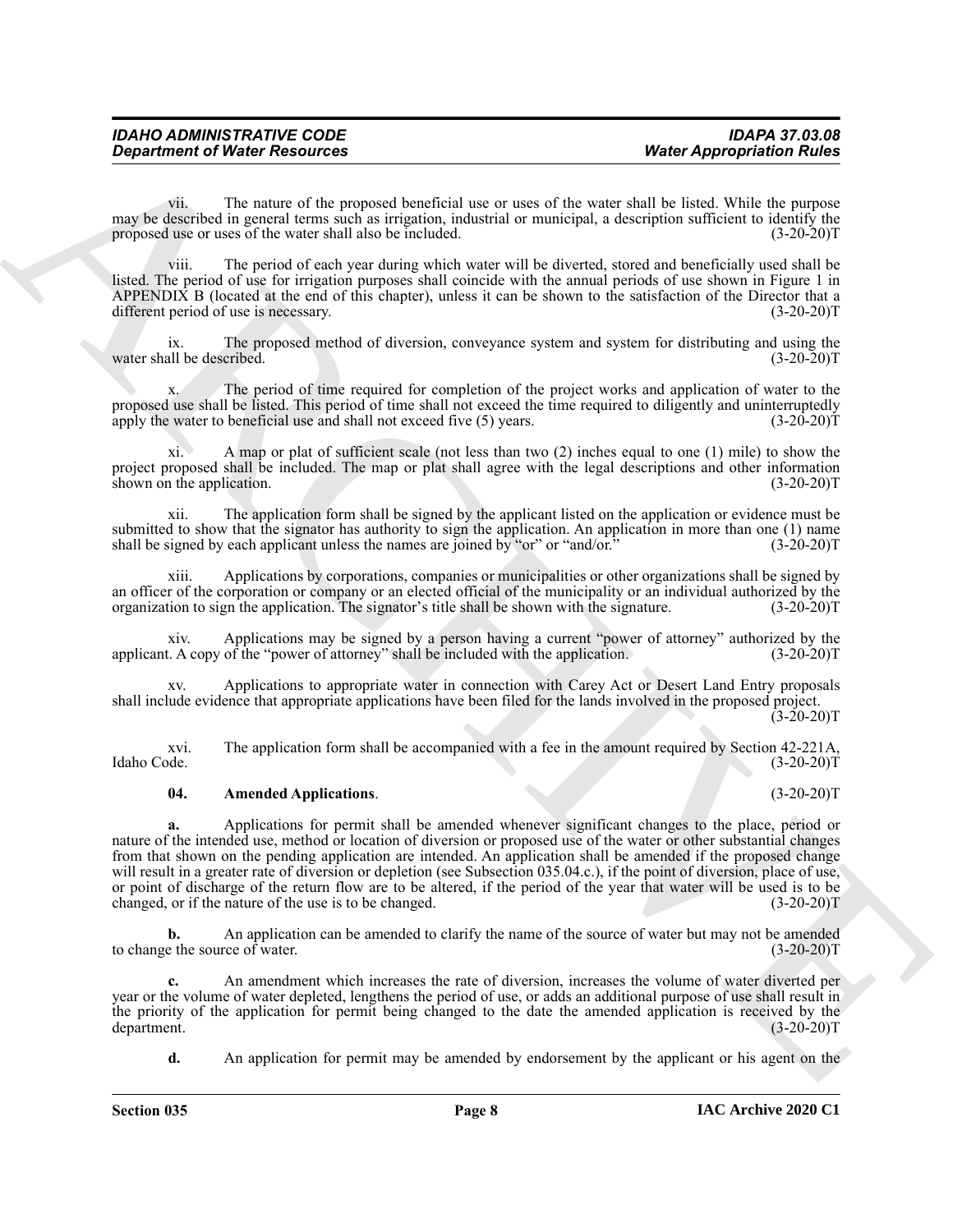| IDAHO ADMINISTRATIVE CODE            |  |
|--------------------------------------|--|
| <b>Department of Water Resources</b> |  |

### <span id="page-8-3"></span><span id="page-8-2"></span><span id="page-8-1"></span><span id="page-8-0"></span>**040. PROCESSING APPLICATIONS FOR PERMIT AND REPROCESSING PERMITS (RULE 40).**

|                                    | <b>Department of Water Resources</b>                                                                                                                                                                                                                                                                                                                                                                      | <b>Water Appropriation Rules</b> |
|------------------------------------|-----------------------------------------------------------------------------------------------------------------------------------------------------------------------------------------------------------------------------------------------------------------------------------------------------------------------------------------------------------------------------------------------------------|----------------------------------|
|                                    | original application for permit form which endorsement shall be initialed and dated. If the changes required to the<br>information on the application are, in the judgment of the Director, substantial enough to cause confusion in<br>interpreting the application form, the amended application shall be submitted on a new application for permit form to<br>be designated as an amended application. | $(3-20-20)T$                     |
| e.                                 | An amended application shall be accompanied by the additional fee required by Section 42-221A,<br>Idaho Code, if the total rate of diversion or total volume of storage requested is increased and by the fee required by<br>Section 42-221F, Idaho Code, for readvertising if notice of the original application has been published. (3-20-20)T                                                          |                                  |
| f.<br>department of the change.    | If the applicant's name or mailing address changes, the applicant shall in writing notify the                                                                                                                                                                                                                                                                                                             | $(3-20-20)T$                     |
| $036. - 039.$                      | (RESERVED)                                                                                                                                                                                                                                                                                                                                                                                                |                                  |
| 040.                               | <b>PROCESSING APPLICATIONS FOR PERMIT AND REPROCESSING PERMITS (RULE 40).</b>                                                                                                                                                                                                                                                                                                                             |                                  |
| 01.                                | General.                                                                                                                                                                                                                                                                                                                                                                                                  | $(3-20-20)T$                     |
| a.<br>the following general steps: | Unprotested applications, whether for unappropriated water or trust water, will be processed using                                                                                                                                                                                                                                                                                                        | $(3-20-20)T$                     |
| i.                                 | Advertisement and protest period;                                                                                                                                                                                                                                                                                                                                                                         | $(3-20-20)T$                     |
| 11.                                | Department review of applications and additional information, including department field review if<br>determined to be necessary by the Director;                                                                                                                                                                                                                                                         | $(3-20-20)T$                     |
| iii.                               | Fact finding hearing if determined to be necessary by the Director;                                                                                                                                                                                                                                                                                                                                       | $(3-20-20)T$                     |
| iv.                                | Director's decision;                                                                                                                                                                                                                                                                                                                                                                                      | $(3-20-20)T$                     |
| V.                                 | Section 42-1701A, Idaho Code, hearing, if requested; and                                                                                                                                                                                                                                                                                                                                                  | $(3-20-20)T$                     |
| vi.                                | Director's decision affirmed or modified.                                                                                                                                                                                                                                                                                                                                                                 | $(3-20-20)T$                     |
| b.<br>following general steps:     | Protested applications, whether for unappropriated water or trust water, will be processed using the                                                                                                                                                                                                                                                                                                      | $(3-20-20)T$                     |
| i.                                 | Advertisement and protest period;                                                                                                                                                                                                                                                                                                                                                                         | $(3-20-20)T$                     |
| ii.                                | Hearing and/or conference;                                                                                                                                                                                                                                                                                                                                                                                | $(3-20-20)T$                     |
| 111.                               | Department review of applications, hearing record and additional information including department<br>field review if determined to be necessary by the Director.                                                                                                                                                                                                                                          | $(3-20-20)T$                     |
| iv.                                | Proposed decision (unless waived by parties);                                                                                                                                                                                                                                                                                                                                                             | $(3-20-20)T$                     |
| V.                                 | Briefing or oral argument in accordance with the department's adopted Rules of Procedure.                                                                                                                                                                                                                                                                                                                 | $(3-20-20)T$                     |
| vi.                                | Director's decision accepting or modifying the proposed decision.                                                                                                                                                                                                                                                                                                                                         | $(3-20-20)T$                     |
| c.                                 | The Director's decision rejecting and denying approval of an application for permit filed for<br>diversion from a source previously designated as a critical groundwater area or upon which a moratorium has<br>previously been entered may be issued without advertisement of the application.                                                                                                           | $(3-20-20)T$                     |
| d.                                 | An applicant may request in writing that commencement of processing of his or her application be<br>delayed for a period not to exceed one (1) year or that processing be interrupted for a period not to exceed six $(6)$                                                                                                                                                                                |                                  |

|               | Advertisement and protest period; | $(3-20-20)T$ |
|---------------|-----------------------------------|--------------|
| $\cdot \cdot$ | Hearing and/or conference:        | $(3-20-20)T$ |

*IDAHO ADMINISTRATIVE CODE IDAPA 37.03.08*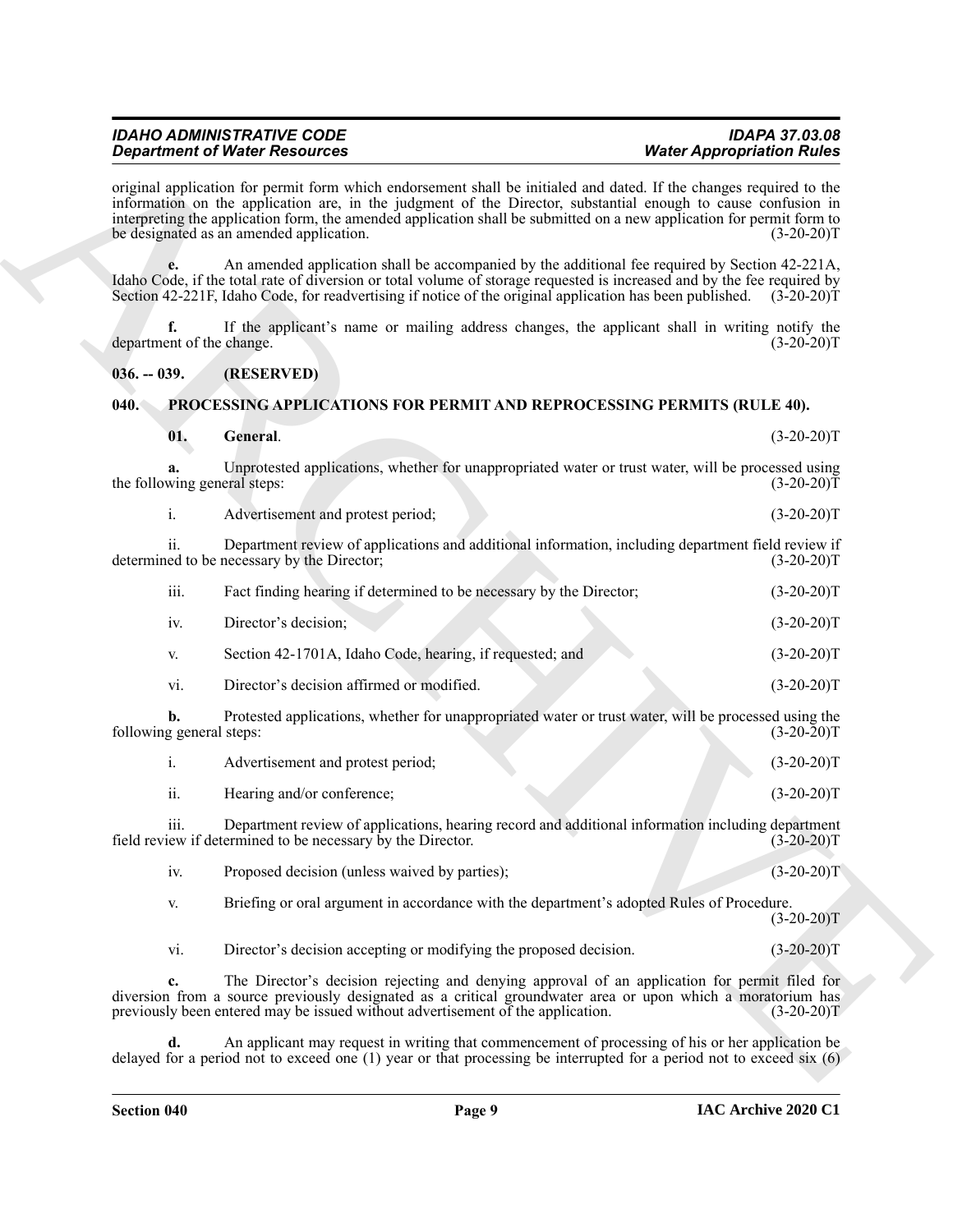| <b>IDAHO ADMINISTRATIVE CODE</b>     | <b>IDAPA 37.03.08</b>            |
|--------------------------------------|----------------------------------|
| <b>Department of Water Resources</b> | <b>Water Appropriation Rules</b> |

months. The Director at his discretion may approve the request unless he determines that others will be injured by the delay or that the applicant seeks the delay for the purpose of speculation, or that the public interest of the people of Idaho will not be served by the delay. The Director may approve a request for delay for a shorter period of time or upon conditions, and may renew the approval upon written request. (3-20-20)T

<span id="page-9-0"></span>

| $\mathbf{02.}$ | <b>Public Notice Requirement.</b> | $(3-20-20)T$ |
|----------------|-----------------------------------|--------------|
|----------------|-----------------------------------|--------------|

**a.** Applications for permit which have not been advertised. (3-20-20)T

i. Advertisement of applications for permit proposing a rate of diversion of ten (10) cfs or less or storage of one thousand (1000) AF or less shall comply with Section 42-203A, Idaho Code. The first required advertisement will be published on the first or third Thursday of a month when published in daily newspapers and on the first or third publishing day of the month for weekly newspapers. (3-20-20) the first or third publishing day of the month for weekly newspapers.

ii. Advertisement of applications for permit in excess of the amounts in Subsection 040.02.a.i. shall comply with Subsection 040.02.a.i. and shall also be published in a newspaper or newspapers to achieve statewide circulation. (3-20-20) circulation. (3-20-20)T

**Structure of Water Securities** control in the species which are the species of Water Mappoission River (1972)<br>
ARCHIVES CONTROL IN THE SECURITE CONTROL IN THE SECURITE CONTROL IN THE SECURITE CONTROL IN THE SECURITE CONT iii. Statewide circulation with respect to Section 42-203A(2), Idaho Code, shall be obtained by publication of a legal notice at least once each week for two (2) successive weeks in a newspaper, as defined in Section 60-106, Idaho Code, of general circulation in the county in which the point of diversion is located and by publication of a legal notice at least once each week for two (2) successive weeks in at least one (1) daily newspaper, as defined in Section 60-107, Idaho Code, published in each of the department's four (4) administrative regions and determined by the Director to be of general circulation within the department's region within which it is published. The administrative regions of the department are identified on Figure 2 in APPENDIX C (located at the end of this chapter). The names of newspapers used for statewide publication are available from any department office.

 $(3-20-20)T$ 

**b.** Applications for permit which have been advertised. (3-20-20)T

i. Notice of applications for permit for water from the Snake River between Swan Falls Dam and Milner Dam or surface and groundwater tributaries to that reach of Snake River which were advertised prior to July 1, 1985 and have been held without final action by the department due to the Swan Falls controversy shall be readvertised by the Director in accordance with Subsection  $040.02$ .a. as appropriate to allow opportunity for protests to be entered with respect to the public interest criteria of Section 42-203C(2), Idaho Code. (3-20-2 to be entered with respect to the public interest criteria of Section  $42-203\hat{C}(2)$ , Idaho Code.

ii. Applications for permit from the Snake River or surface and groundwater sources upstream from Milner Dam which have been held without action due to the Swan Falls controversy may be processed without readvertisement. (3-20-20)T

iii. The applicant shall pay the readvertisement fee provided in Section 42-221F, Idaho Code, prior to the readvertisement. (3-20-20)T

iv. Failure to pay the readvertising fee within thirty (30) days after the applicant is notified to do so is cause for the Director to void the application. (3-20-20)T

**c.** Notice of existing permits. (3-20-20)T

i. Existing permits appropriating water held in trust by the state of Idaho issued prior to July 1, 1985, unless exempted by Subsection 040.02.c.ii. shall be subject to the review requirements of Section 42-203D, Idaho Code, and shall be readvertised in accordance with Subsection 040.02.a. as appropriate. The review is limited to the criteria described in Section 42-203C(2), Idaho Code. (3-20-20)T

ii. Permits exempt from the provisions of Section 42-203D, Idaho Code, include: (3-20-20)T

(1) Permits appropriating water not held in trust by the state of Idaho; (3-20-20)T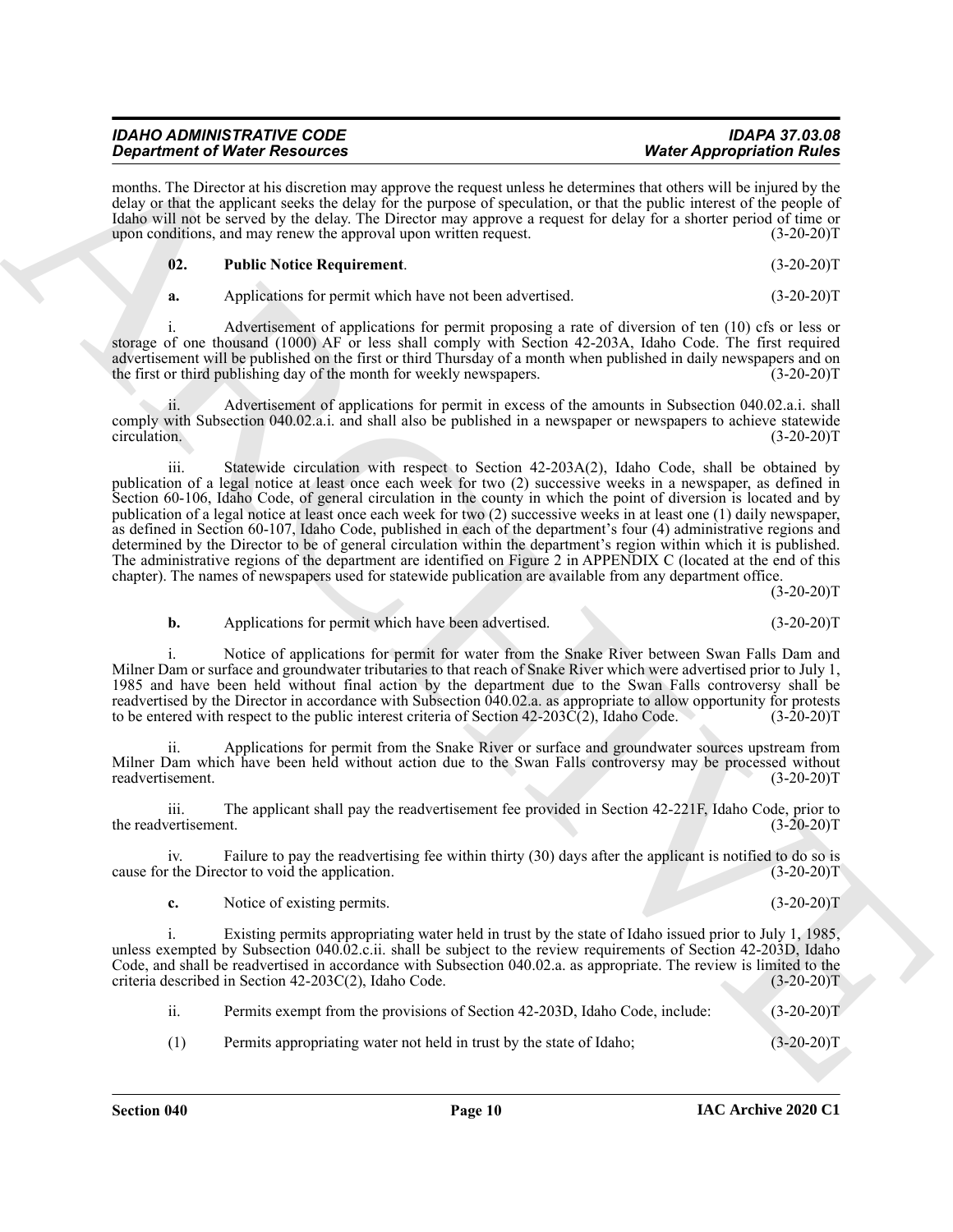(2) Permits for DCMI uses, stockwater uses and other essentially non-consumptive uses as determined by the Director; and

(3) Permits for which an acceptable proof of beneficial use submittal was received by the department prior to July 1, 1985, or permits for which an acceptable proof of beneficial use was submitted after July 1, 1985, if evidence satisfactory to the Director has been received to show that the permit was fully developed prior to July 1, 1985 to the extent claimed on the proof of beneficial use. (3-20-20) 1985 to the extent claimed on the proof of beneficial use.

iii. Holders of permits subject to the review requirement of Section 42-203D, Idaho Code, shall pay in advance, upon the request of the Director, the readvertising fee required by Section 42-221F, Idaho Code. (3-20-20)T

iv. Failure to pay the readvertising fee within thirty (30) days after the applicant is notified to do so is the Director to cancel the permit. (3-20-20) cause for the Director to cancel the permit.

**03. Protests, Intervention, Hearings, and Appeals**. (3-20-20)T

i. Protests against the approval of an application for permit or against a permit being reprocessed shall comply with the requirements for pleadings as described in the department's adopted Rules of Procedure.

 $(3-20-20)T$ 

ii. Protests against the approval of an application for permit or against a permit being reprocessed will only be considered if received by the department after receipt of the application by the department and prior to the expiration of the protest period announced in the advertisement unless the protestant successfully intervenes in the proceeding. (3-20-20) proceeding.  $(3-20-20)T$ 

iii. General statements of protest (blanket protests) against appropriations for a particular class of use<br>a particular source of water will not be considered as valid protests by the Director. (3-20-20)T or from a particular source of water will not be considered as valid protests by the Director.

**b.** Intervention. Requests to intervene in a proceeding pending before the department shall comply Department's adopted Rules of Procedure. (3-20-20) with the Department's adopted Rules of Procedure.

**c.** Hearings. Hearings will be scheduled and held in accordance with the department's adopted Rules of Procedure. (3-20-20)T of Procedure. (3-20-20)T

**d.** Appeals. Any final decision of the Director may be appealed in accordance with Section 42-1701A, Idaho Code. (3-20-20) Idaho Code. (3-20-20)T

#### <span id="page-10-0"></span>**04. Burden of Proof**. (3-20-20)T

**a.** Burden of proof is divided into two (2) parts: first, the burden of coming forward with evidence to present a prima facie case, and second, the ultimate burden of persuasion. (3-20-20)T

**b.** The burden of coming forward with evidence is divided between the applicant and the protestant as (3-20-20)  $f_{\text{follows}}$ : (3-20-20)T

The applicant shall bear the initial burden of coming forward with evidence for the evaluation of h (d) of Section 42-203A(5), Idaho Code;  $(3-20-20)$ T criteria (a) through (d) of Section  $42-203A(5)$ , Idaho Code;

**Considered Weiver Assuments Weiver Assuments Weiver Approximation Example 2011**<br>
Spin  $\frac{1}{2}$  the state line of the BCMI towa, shockward, the state of the state state of the state of the state of the state of the ii. The applicant shall bear the initial burden of coming forward with evidence for the evaluation of criterion (e) of Section 42-203A(5), Idaho Code, as to any factor affecting local public interest of which he is knowledgeable or reasonably can be expected to be knowledgeable. The protestant shall bear the initial burden of coming forward with evidence for those factors relevant to criterion (e) of Section 42-203A(5), Idaho Code, of which<br>the protestant can reasonably be expected to be more cognizant than the applicant. (3-20-20)T the protestant can reasonably be expected to be more cognizant than the applicant.

iii. The protestant shall bear the initial burden of coming forward with evidence for the evaluation of

<span id="page-10-1"></span>**a.** Protests. (3-20-20)T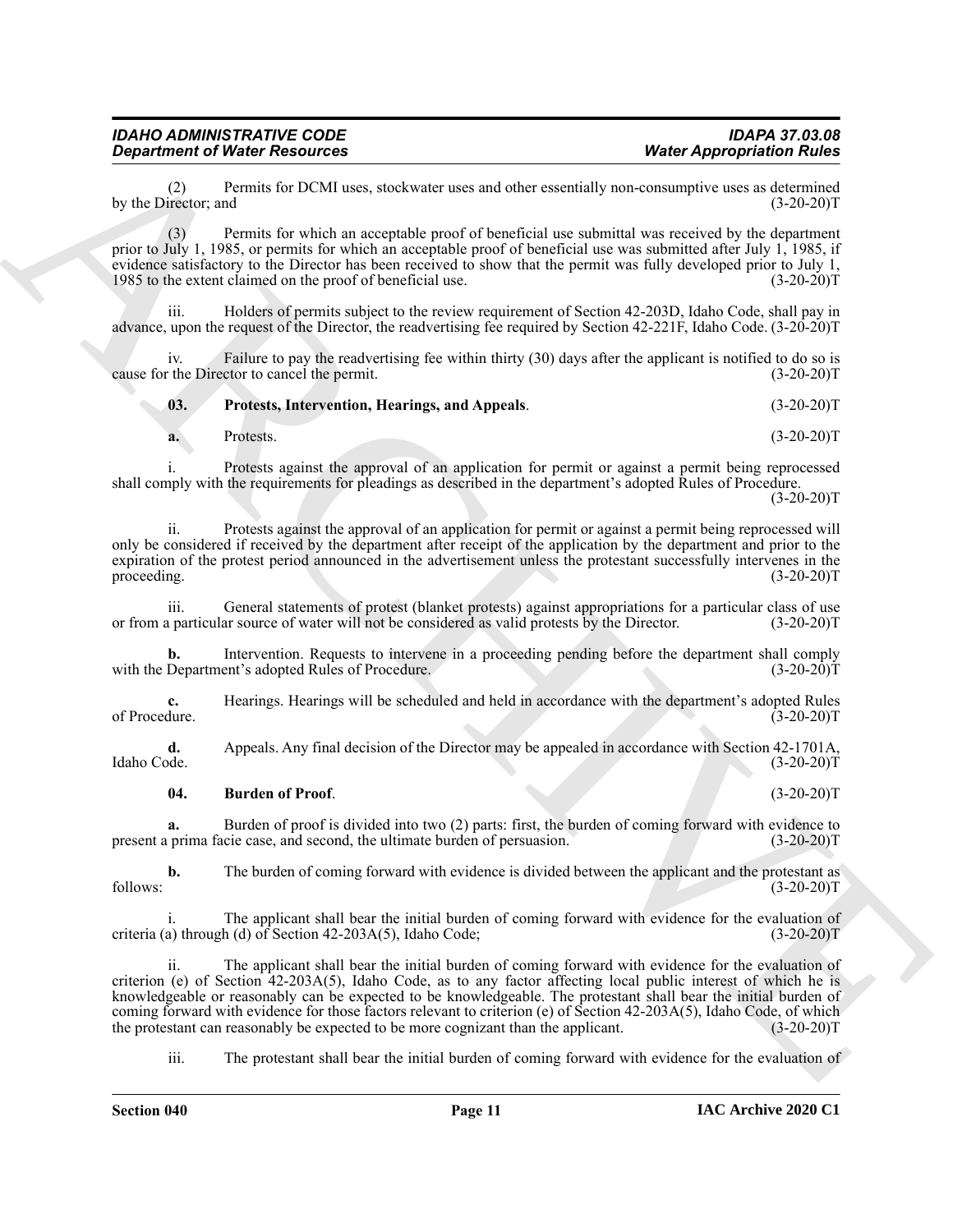| <b>IDAHO ADMINISTRATIVE CODE</b>     | <b>IDAPA 37.03.08</b>            |
|--------------------------------------|----------------------------------|
| <b>Department of Water Resources</b> | <b>Water Appropriation Rules</b> |

the public interest criteria of Section 42-203C(2), Idaho Code, and of demonstrating a significant reduction, except that the applicant shall provide details of the proposed design, construction, and operation of the project and directly associated operations to allow the impact of the project to be evaluated. (3-20-20)T

**c.** The applicant has the ultimate burden of persuasion for the criteria of Section 42-203A, Idaho Code, and the protestant has the ultimate burden of persuasion for the criteria of Section 42-203C, Idaho Code.  $(3-20-20)T$ 

**d.** For unprotested applications or permits to be reprocessed, the Director will evaluate the application, information submitted pursuant to Subsection 040.05.c. and information in the files and records of the department, and the results of any studies the department may conduct to determine compliance with the appropriate criteria. (3-20-20)T

**e.** In protested matters the Director will take official notice of information as described in the department's adopted Rules of Procedure, and will, prior to considering, circulate to the parties information from department studies and field examinations concerning the protested application or permit being reprocessed, if such information has not otherwise been made a part of the hearing record. (3-20-20) information has not otherwise been made a part of the hearing record.

#### <span id="page-11-0"></span>**05. Additional Information Requirements**. (3-20-20)T

**a.** For unprotested applications and permits being reprocessed, the additional information required by Subsection 040.05.c. shall be submitted within thirty (30) days after the Director notifies the applicant that the application or permit is being reviewed for decision. The Director may extend the time within which to submit the information upon request by the applicant and upon a showing of good cause. Failure to submit the required information within the time period allowed will be cause for the Director to void an application or to advance the priority of a permit being reprocessed by the number of days that the information submittal is late. The Director will provide opportunity for hearing as provided in Section 42-1701A, Idaho Code. (3-20-20)T

**b.** For protested applications or protested permits being reprocessed, the information required by Subsection 040.05.c. may be requested by the Director to be submitted within thirty (30) days after notification by the Director, may be made a part of the record of the hearing held to consider the protest, or may be made available in accordance with any pre-hearing discovery procedures. Failure to submit the required information within the time period allowed will be cause for the Director to void an application or to advance the priority of a permit being reprocessed by the number of days that the information submittal is late. (3-20-20)T

**Statistics of New Processor Constraints of New York 2000 and the Space Constraints of New York 2000 and the Space Constraints of New York 2000 and the Space Constraints of New York 2000 and the Space Constraints of New Y c.** The following information shall be submitted for applications to appropriate unappropriated water or trust water and for permits being reprocessed for trust water. The additional information submittal requirements of this rule are waived for filings which seek to appropriate five (5) cfs or less or storage of five hundred acre-feet (500 AF) or less and for filings seeking reallocation of trust water which the Director determines will reduce the flow of the Snake River measured at Murphy Gauge by not more than two (2) acre-feet per day. For filings proposing irrigation as a purpose of use, the additional information is required if more than two hundred (200) acres will be irrigated. However, the Director may specifically request submittal of any of the following information for any filing, as he determines necessary. Information relative to the effect on existing water rights, Section 42-203A(5)(a), Idaho Code, shall be submitted as follows: (3-20-20)T

i. For applications appropriating springs or surface streams with five (5) or fewer existing users, either the identification number, or the name and address of the user, and the location of the point of diversion and nature of use for each existing water right shall be submitted. (3-20-20)T

For applications appropriating groundwater, a plat shall be submitted locating the proposed well relative to all existing wells and springs and permitted wells within a one-half mile radius of the proposed well.

 $(3-20-20)T$ 

iii. Information shall be submitted concerning any design, construction, or operation techniques which mployed to eliminate or reduce the impact on other water rights. (3-20-20) will be employed to eliminate or reduce the impact on other water rights.

**d.** Information relative to sufficiency of water supply, Section 42-203A(5)(b), Idaho Code, shall be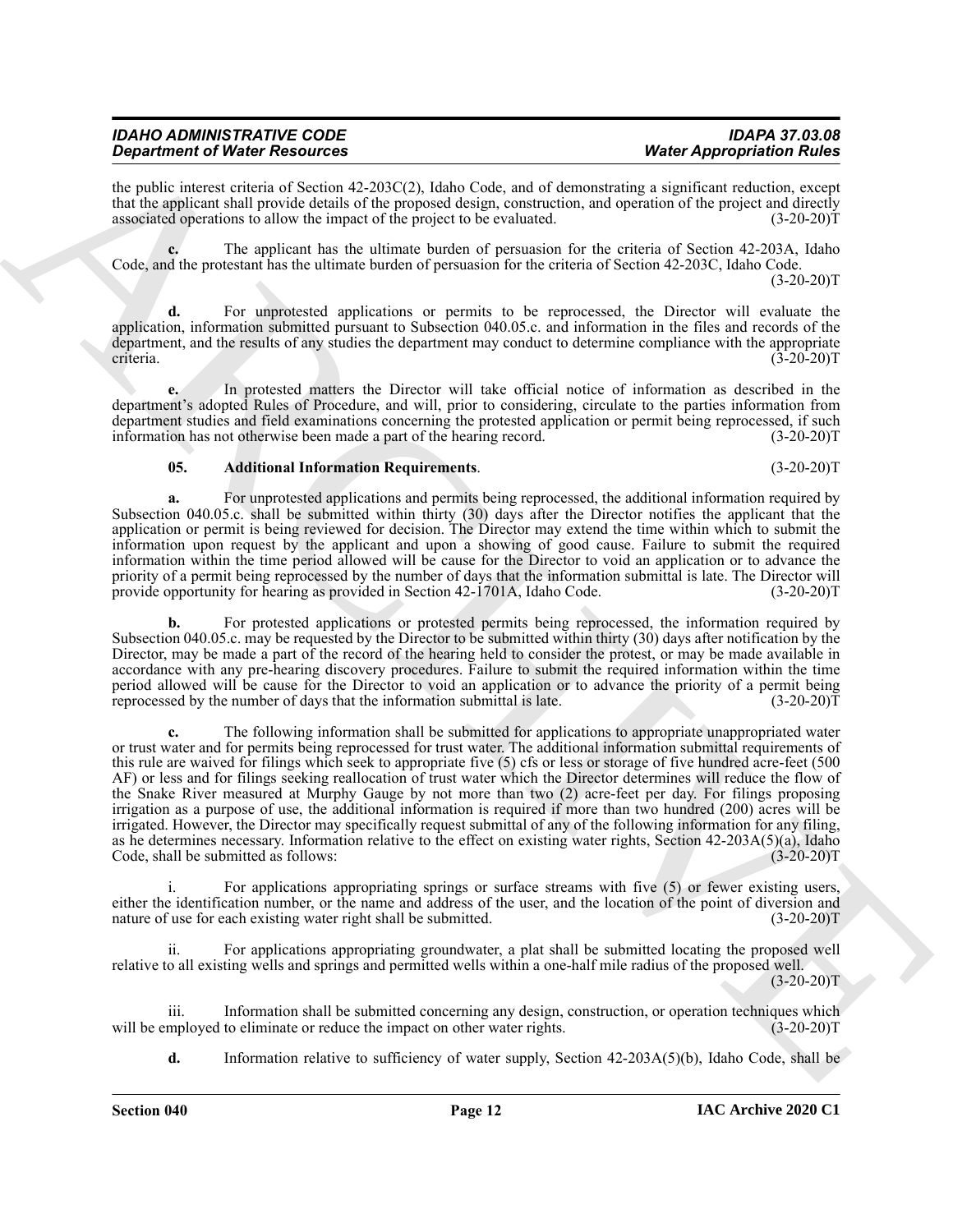submitted as follows: (3-20-20)T

i. Information shall be submitted on the water requirements of the proposed project, including, but not limited to, the required diversion rate during the peak use period and the average use period, the volume to be diverted per year, the period of year that water is required, and the volume of water that will be consumptively used per year.  $(3-20-20)T$ 

ii. Information shall be submitted on the quantity of water available from the source applied for, including, but not limited to, information concerning flow rates for surface water sources available during periods of peak and average project water demand, information concerning the properties of the aquifers that water is to be taken from for groundwater sources, and information on other sources of supply that may be used to supplement the applied for water source. (3-20-20)T

**e.** Information relative to good faith, delay, or speculative purposes of the applicant, Section 42-  $203A(5)(c)$ , Idaho Code, shall be submitted as follows: (3-20-20)T

i. The applicant shall submit copies of deeds, leases, easements or applications for rights-of-way from federal or state agencies documenting a possessory interest in the lands necessary for all project facilities and the place of use or if such interest can be obtained by eminent domain proceedings the applicant must show that appropriate actions are being taken to obtain the interest. Applicants for hydropower uses shall also submit information required to demonstrate compliance with Sections 42-205 and 42-206, Idaho Code. (3-20-20)T

ii. The applicant shall submit copies of applications for other needed permits, licenses and approvals, and must keep the department apprised of the status of the applications and any subsequent approvals or denials.  $(3-20-20)T$ 

**f.** Information Relative to Financial Resources, Section 42-203A(5)(d), Idaho Code, shall be d as follows: (3-20-20)T submitted as follows:

i. The applicant shall submit a current financial statement certified to show the accuracy of the information contained therein, or a financial commitment letter along with the financial statement of the lender or other evidence to show that it is reasonably probable that financing will be available to appropriate the water and apply it to the beneficial use proposed. (3-20-20)T

ii. The applicant shall submit plans and specifications along with estimated construction costs for the project works. The plans shall be definite enough to allow for determination of project impacts and implications.

 $(3-20-20)T$ 

**g.** Information Relative to Conflict with the Local Public Interest, Section 42-203A(5)(e), Idaho Code, shall be submitted as follows: The applicant shall seek comment and shall submit all letters of comment on the effects of the construction and operation of the proposed project from the governing body of the city and/or county and tribal reservation within which the point of diversion and place of use are located, the Idaho Department of Fish and Game, the Idaho Department of Environmental Quality, and any irrigation district or canal company within which the proposed project is located and from other entities as determined by the Director. (3-20-20) which the proposed project is located and from other entities as determined by the Director.

**Department of Ninter Resources** (Material problems) What Appropriation Rivers of the system of the system of the system of the system of the system of the system of the system of the system of the system of the system of **h.** The following information Relative to the Public Interest Criteria of Section 42-203C(2), Idaho Code, shall be submitted by an applicant seeking reallocation of trust water for a project which the Director determines will reduce the flow of the Snake River by more than two (2) acre-feet per day. For filings proposing irrigation as a purpose of use, the additional information is required if more than two hundred (200) acres will be irrigated. The Director may request any or all of the following information for any filing seeking the reallocation of trust water. (3-20-20)T

i. A project design and estimate of cost of development shall be submitted. For applications appropriating more than twenty-five (25) cfs, or ten thousand (10,000) AF of storage, or generating more than five (5) megawatts, the information shall be prepared and submitted by a qualified engineer licensed under the provisions of Chapter 12, Title 54, Idaho Code, unless waived by the Director. The design shall be definite enough to reflect the project's impacts and implications as required in subsequent rules. (3-20-20)T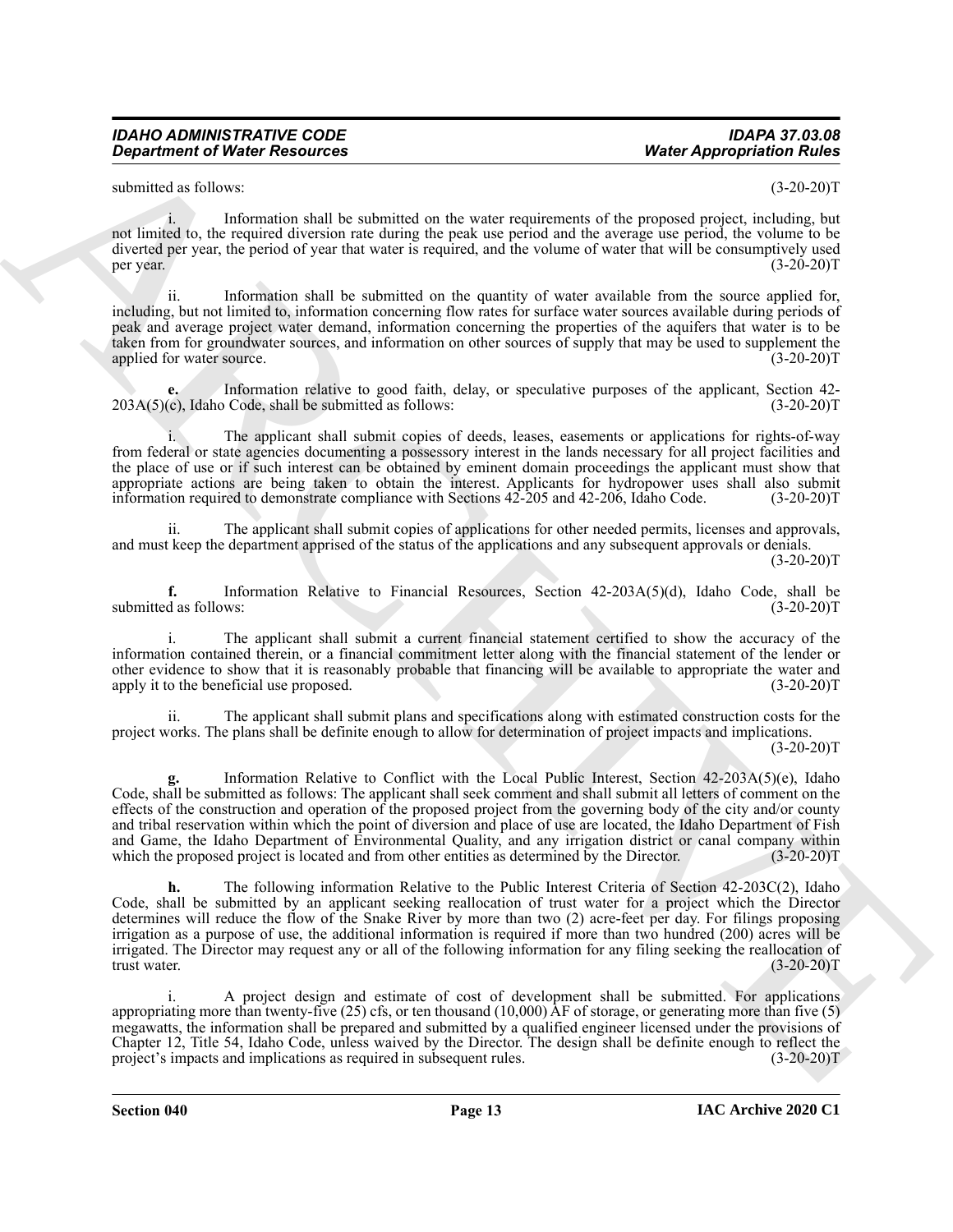| <b>IDAHO ADMINISTRATIVE CODE</b>     | <b>IDAPA 37.03.08</b>            |
|--------------------------------------|----------------------------------|
| <b>Department of Water Resources</b> | <b>Water Appropriation Rules</b> |

ii. If the project proposes development for irrigation purposes, information shall be submitted on crop rotation, including acreages, for lands when newly developed. (3-20-20)<sup>T</sup> (3-20-20)<sup>T</sup>

iii. Information shall be submitted concerning the number and kinds of jobs that will be created or eliminated as a direct result of project development including both the construction and operating phases of the project. If jobs are seasonal, the estimated number of months per year of employment shall be submitted. (3-20-20)T

iv. For applications or permits being reprocessed for more than twenty-five (25) cfs, or more than ten thousand (10,000) AF of storage, or more than five (5) megawatts, information shall be submitted concerning the changes to community services that will be required during the construction and operation phases of the project including, but not limited to, changes to schools, roads, housing, public utilities and public health and safety facilities, if any. if any.  $(3-20-20)T$ 

Information shall be submitted concerning the source of energy for diverting and using water for the project, the estimated instantaneous demand and total amount of energy that will be used, the efficiency of use, and energy conservation methods. (3-20-20)T

vi. Information shall be submitted concerning the location, amount, and quality of return flow water, and any water conservation features of the proposed project.

*Department of Ninter Resources MARCHIVES* **<b>***MARCHIVES III MARCHIVES III MARCHIVES <b>CONTINUES <i>MARCHIVES III MARCHIVES <b>CONTINUES <i>MARCHIVES <b>CONTINUES MARCHIVES III MARCHIVES <b>CONTINUES* vii. If the project proposes irrigation as a use, information shall be submitted concerning the kinship, if any, of the operator of the land to be irrigated by the project to the applicant, the location and acreage of other irrigated lands owned, leased, or rented by the applicant, the names, addresses and number of shares held by each shareholder if the applicant is a corporation, evidence of tax-exempt status if a corporation is so claiming, a soil survey prepared in accordance with the U.S. Soil Conservation Service irrigatable land classification system, and a schedule for bringing into production the project lands. (3-20-20)T

#### <span id="page-13-0"></span>**041. -- 044. (RESERVED)**

#### <span id="page-13-2"></span><span id="page-13-1"></span>**045. EVALUATION CRITERIA (RULE 45).**

<span id="page-13-3"></span>**01. Criteria for Evaluating All Applications to Appropriate Water**. The Director will use the following criteria in evaluating whether an application to appropriate unappropriated water or trust water should be approved, denied, approved for a smaller amount of water or approved with conditions. (3-20-20) approved, denied, approved for a smaller amount of water or approved with conditions.

**a.** Criteria for determining whether the proposed use will reduce the quantity of water under existing water rights. A proposed use will be determined to reduce the quantity of water under an existing water right (i.e., injure another water right) if: (3-20-20)T

The amount of water available under an existing water right will be reduced below the amount recorded by permit, license, decree or valid claim or the historical amount beneficially used by the water right holder under such recorded rights, whichever is less. (3-20-20)T

ii. The holder of an existing water right will be forced to an unreasonable effort or expense to divert his existing water right. Protection of existing groundwater rights are subject to reasonable pumping level provisions of Section 42-226, Idaho Code; or (3-20-20)T

iii. The quality of the water available to the holder of an existing water right is made unusable for the purposes of the existing user's right, and the water cannot be restored to usable quality without unreasonable effort or  $\epsilon$  expense. (3-20-20)T

iv. An application that would otherwise be denied because of injury to another water right may be approved upon conditions which will mitigate losses of water to the holder of an existing water right, as determined<br>(3-20-20)T by the Director.

v. The provisions of Subsection 045.01.a.v. are not intended to require compensation or mitigation for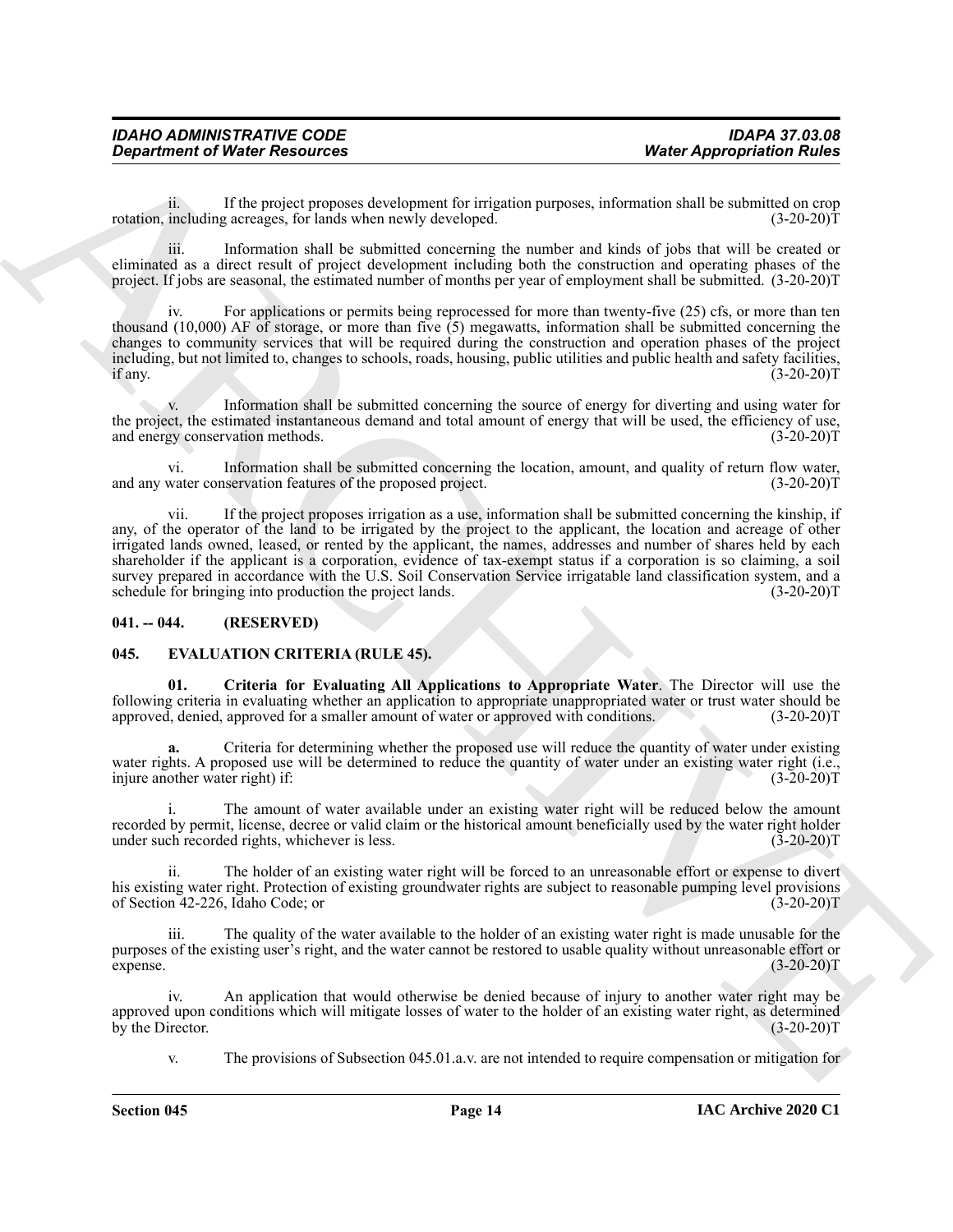| <b>IDAHO ADMINISTRATIVE CODE</b>     | <b>IDAPA 37.03.08</b>            |
|--------------------------------------|----------------------------------|
| <b>Department of Water Resources</b> | <b>Water Appropriation Rules</b> |

loss of flow to holders of subordinated hydropower rights or those from which trust water is reallocated. (3-20-20)T

**b.** Criteria for determining whether the water supply is insufficient for the proposed use. The water supply will be determined to be insufficient for the proposed use if water is not available for an adequate time interval in quantities sufficient to make the project economically feasible (direct benefits to applicant must exceed direct costs to applicant), unless there are noneconomic factors that justify application approval. In assessing such noneconomic factors, the Director will also consider the impact on other water rights if the project is abandoned during construction or after completion, the impact on public resource values, and the cost to local, state and federal governments of such an abandonment. (3-20-20)T

**Department of Nices Accounts of the state of the state and the state of proposition River Control in the state of the state of the state of the state of the state of the state of the state of the state of the state of th c.** Criteria for determining whether the application is made in good faith. The criteria requiring that the Director evaluate whether an application is made in good faith or whether it is made for delay or speculative purposes requires an analysis of the intentions of the applicant with respect to the filing and diligent pursuit of application requirements. The judgment of another person's intent can only be based upon the substantive actions that encompass the proposed project. Speculation for the purpose of this rule is an intention to obtain a permit to appropriate water without the intention of applying the water to beneficial use with reasonable diligence. Speculation does not prevent an applicant from subsequently selling the developed project for a profit or from making a profit from the use of the water. An application will be found to have been made in good faith if: (3-20-20)T

The applicant shall have legal access to the property necessary to construct and operate the proposed project, has the authority to exercise eminent domain authority to obtain such access, or in the instance of a project diverting water from or conveying water across land in state or federal ownership, has filed all applications for a right-of-way. Approval of applications involving Desert Land Entry or Carey Act filings will not be issued until the United States Department of Interior, Bureau of Land Management has issued a notice classifying the lands suitable for entry; and (3-20-20)T

ii. The applicant is in the process of obtaining other permits needed to construct and operate the project; and (3-20-20)T

iii. There are no obvious impediments that prevent the successful completion of the project.

 $(3-20-20)T$ 

**d.** Criteria for determining whether the applicant has sufficient financial resources to complete the project. (3-20-20)T

i. An applicant will be found to have sufficient financial resources upon a showing that it is reasonably probable that funding is or will be available for project construction or upon a financial commitment letter acceptable to the Director. This showing is required as described in Subsection 040.05.c. or at the time the hearing provided by Subsection 040.05.c. is conducted. (3-20-20) T

ii. A governmental entity will be determined to have satisfied this requirement if it has the taxing, bonding or contracting authority necessary to raise the funds needed to commence and pursue project construction in accordance with the construction schedule. (3-20-20)T

**e.** Criteria for determining whether the project conflicts with the local public interest. The Director will consider the following, along with any other factors he finds to be appropriate, in determining whether the project will conflict with the local public interest: (3-20-20)T

The effect the project will have on the economy of the local area affected by the proposed use as determined by the employment opportunities, both short and long term, revenue changes to various sectors of the economy, short and long term, and the stability of revenue and employment gains; (3-20-20)T

ii. The effect the project will have on recreation, fish and wildlife resources in the local area affected by the proposed use; and (3-20-20)T

An application which the Director determines will conflict with the local public interest will be denied unless the Director determines that an over-riding state or national need exists for the project or that the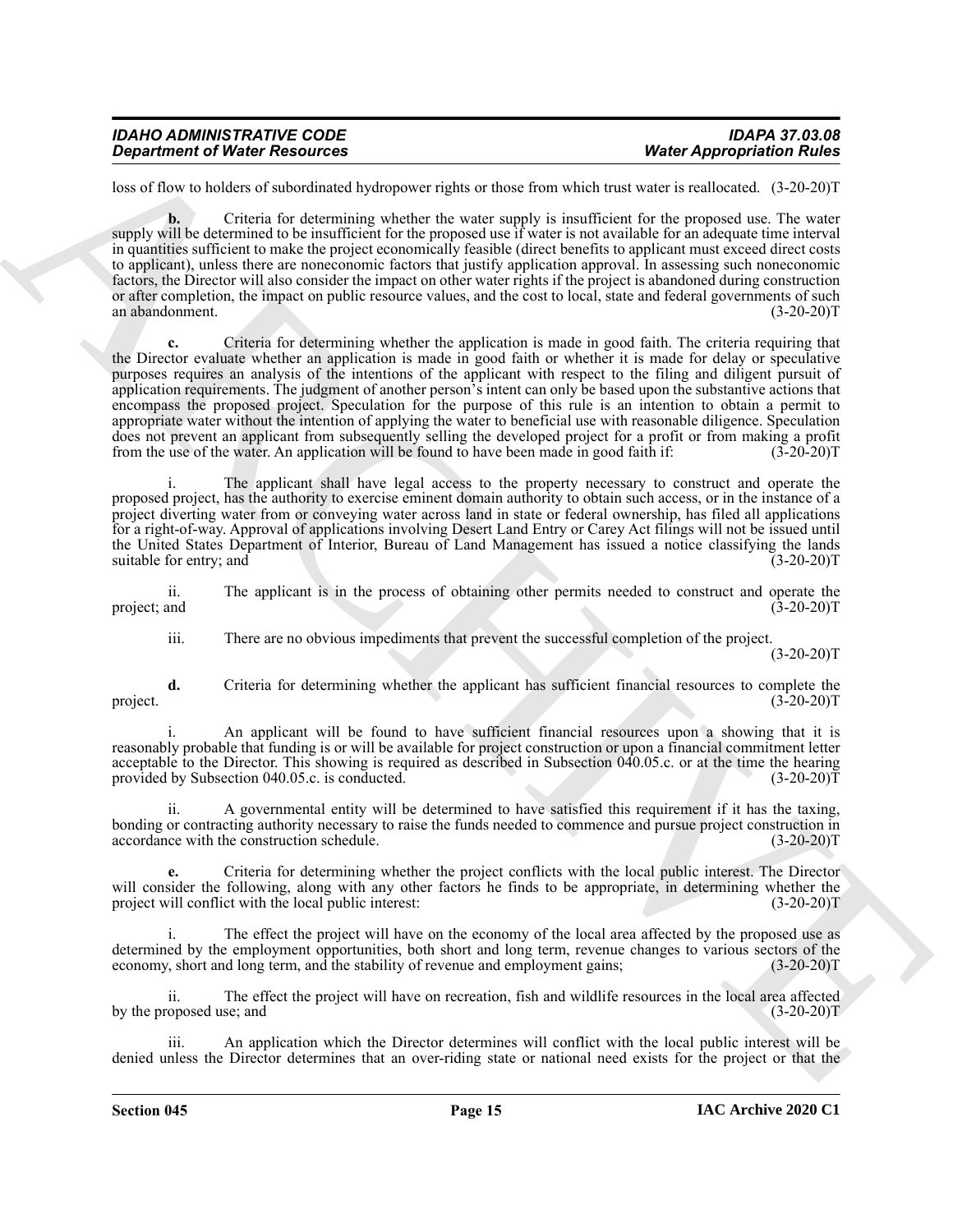| <b>IDAHO ADMINISTRATIVE CODE</b>     | <b>IDAPA 37.03.08</b>            |
|--------------------------------------|----------------------------------|
| <b>Department of Water Resources</b> | <b>Water Appropriation Rules</b> |

<span id="page-15-0"></span>project can be approved with conditions to resolve the conflict with the local public interest. (3-20-20)T

**02. Criteria for Evaluating Whether a Proposed Use of Trust Water Will Cause a Significant Reduction**. Reference: Section 42-203C(1), Idaho Code and Subsection 025.02.b. For purposes of reallocating trust water made available by the Snake River water rights agreement, an application for permit or a permit being reprocessed, will be presumed to not cause a significant reduction if the Director determines that it complies with both the individual and cumulative tests for evaluating significant reduction as provided in Subsections 045.02.a. and<br>(3-20-20)  $045.02 \text{ b}.$  (3-20-20)T

**Department of Nice-Resources West Appropriation Nice-Resources West Approximation Nice-**<br>
Figure and sources the state of the state of the state of the state of the state of the state of the state of the state of the **a.** Individual test for evaluating significant reduction. A proposed use will be presumed to not cause a significant reduction if when fully developed and its impact is fully felt, the use will individually reduce the flow of the Snake River measured at Murphy Gauge by not more than two (2) acre-feet per day. An irrigation project of two hundred (200) acres or less located anywhere in the Snake River Basin above Murphy Gauge proposing to use trust water is presumed to not reduce the flow at Murphy Gauge by more than two (2) acre-feet per day. The presumption of this section is not applicable to applications or permits to be reprocessed which the Director determines to be part of a larger development. (3-20-20) of a larger development.

**b.** Cumulative test for evaluating significant reduction. A proposed use will be presumed to not cause a significant reduction, if the use, when fully developed and its impact is fully felt and when considered cumulatively with other existing uses and other uses reasonably likely to exist within twelve (12) months of the proposed use, will not deplete the flow of Snake River measured at Murphy Gauge by more than: (3-20-20)T

Forty thousand (40,000) acre-feet per calendar year when considered with all other uses approved for development of trust water during that calendar year; (3-20-20)T

ii. Forty thousand (40,000) acre-feet per calendar year using a four (4) year moving average when considered with all other uses approved for development of trust water during that four (4) year period; and  $(3-20-20)T$ 

iii. Twenty thousand (20,000) acre-feet per calendar year from filings approved for reallocation of trust inch meet the criteria of Subsection 045.02.a. (3-20-20) water which meet the criteria of Subsection 045.02.a.

**c.** The Director will determine on a case-by-case basis from available information whether a permit to be reprocessed or an application for trust water which exceeds the flow depletion limits of Subsection 045.02, or one which meets the flow depletion limits but has been protested, will cause a significant reduction. In making this determination, the Director will consider: (3-20-20)T

The amount of the reduction in hydropower generation that the proposed use will cause individually and cumulatively with other uses expected to be developed within twelve  $(12)$  months of the proposed use as compared to the existing hydropower generation output of the affected facility or facilities.  $(3-2$ use as compared to the existing hydropower generation output of the affected facility or facilities.

ii. The relative importance of the affected hydropower facility or facilities to other sources of electrical power generation available to the holder of the facility or facilities. (3-20-20)T

iii. The timing of the reduction in hydropower generation both on an annual basis and on a long-term basis considering the lag time between the beginning of diversion by the proposed use and the resulting reduction in hydropower generation. (3-20-20)T

iv. The effect of the reduction in hydropower generation on the unit cost of hydropower from the in facilities and the average cost of electrical power offered by the holder of the facility. (3-20-20) facility or facilities and the average cost of electrical power offered by the holder of the facility.

The terms of contracts, mortgages, or regulatory permits and licenses which require the holder of the hydropower generation facility to retain the capability to produce hydroelectric power at a specific level.

 $(3-20-20)T$ 

**d.** Other provisions of these rules not withstanding, applications or permits to be reprocessed proposing a direct diversion of water for irrigation purposes from the Snake River between Milner Dam and Swan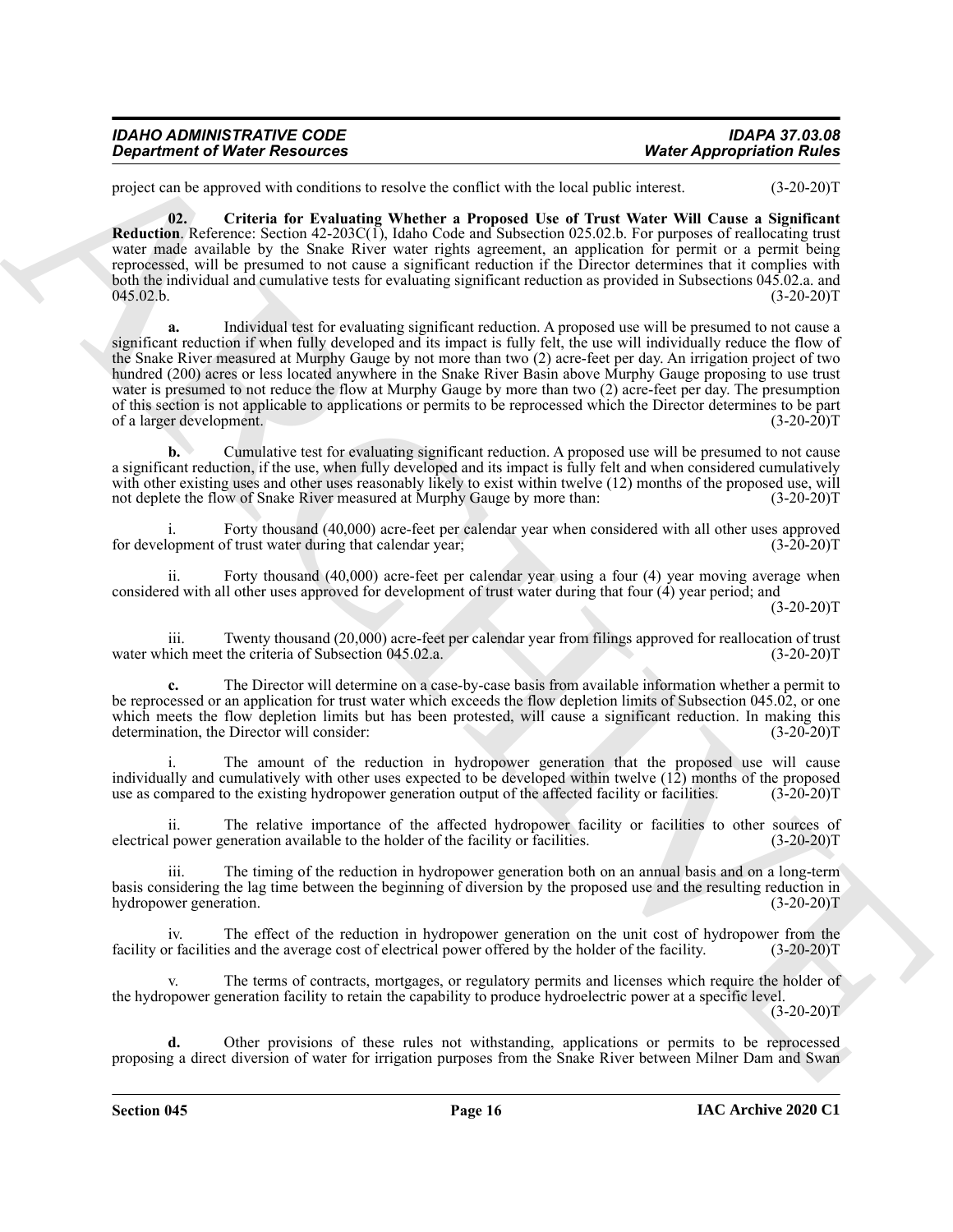| <b>IDAHO ADMINISTRATIVE CODE</b>     | <b>IDAPA 37.03.08</b>            |
|--------------------------------------|----------------------------------|
| <b>Department of Water Resources</b> | <b>Water Appropriation Rules</b> |

Falls Dam or from tributary springs in this reach are presumed to cause a significant reduction. (3-20-20) T

<span id="page-16-0"></span>**e.** Other provisions of these rules not withstanding, applications or permits to be reprocessed for urboses are presumed to not cause a significant reduction. (3-20-20) DCMI purposes are presumed to not cause a significant reduction.

**Construent of Nicele Resources<br>
Figure 3.1 The transformation of these ends on the station presentation of the later of the stationary and the stationary and the stationary and the stationary and the stationary and the s 03. Criteria for Evaluating Public Interest**. If the Director determines that a proposed use of trust water held by the state pursuant to Section 42-203B(5), Idaho Code, will cause a significant reduction, the Director will consider the criteria of Section 42-203C(2), Idaho Code, before acting on the application or permit being reprocessed. The Director shall consider and balance the relative benefits and detriments for each factor required to be weighed under Section 42-203C(2), Idaho Code, to determine whether a proposed reduction of the amount of water available for power production serves the greater public interest. The Director shall evaluate whether the proposed use sought in the permit being reprocessed or the application will provide the greater benefit to the people of the state of Idaho when balanced against other uses for the same water resource. In evaluating the public interest criteria, the Director will use the following guidelines: (3-20-20)T

The Director will consider the potential benefits both direct and indirect, and that the proposed use would provide to the state and local economy. The economic appraisal shall be based upon generally accepted economic analysis procedures which uniformly evaluate the following factors within the state of Idaho and the county or counties directly affected by the project: (3-20-20)T

i. Direct project benefits. (3-20-20)T

ii. Indirect benefits including net revenues to the processing, transportation, supply, service and government sectors of the economy. (3-20-20)T

iii. Direct project costs, to include the opportunity cost of previous land use. (3-20-20)T

iv. Indirect project costs, including verifiable costs to government in net lost revenue and increased regulation costs, verifiable reductions in net revenue resulting from losses to other existing instream uses, and the increased cost of replacing reduced hydropower generation from unsubordinated hydropower generating facilities.  $(3-20-20)T$ 

**b.** The Director will consider the impact the proposed use would have upon the electric utility rates in the state of Idaho, and the availability, foreseeability and cost of alternative energy sources to ameliorate such impact.<br>These evaluations will include the following considerations: (3-20-20) These evaluations will include the following considerations:

Projections of electrical supply and demand for Idaho and the Pacific Northwest made by the Bonneville Power Administration and the Northwest Power Planning Council and information available from the Idaho Public Utilities Commission or from the electric utility from whose water right trust water is being reallocated.  $(3-20-20)T$ 

ii. The long term reliability of the substitute source and the cost of alternatives including the resulting impact on electrical rates. (3-20-20)T

The Director will consider whether the proposed use will promote the family farming tradition in For purposes of this evaluation, the Director will use the following factors. (3-20-20)T the state of Idaho. For purposes of this evaluation, the Director will use the following factors.

**d.** If the total land to be irrigated by the applicant, including currently owned and leased irrigated land and land proposed to be irrigated in the application and other applications and permits of the applicant, do not exceed nine hundred sixty (960) acres, the application will be presumed to promote the family farming tradition. (3-20-20)T

**e.** If the requirement of Subsection 045.03.c.i. is not met, the Director will consider the extent the applicant conforms to the following characteristics: (3-20-20)T

i. The farming operation developed or expanded as a result of the application is operated by the applicant or a member of his family (spouse, parents or grandparents, lineal descendants, including those that are adopted, lineal descendants of parents; and spouse of lineal descendants); (3-20-20)T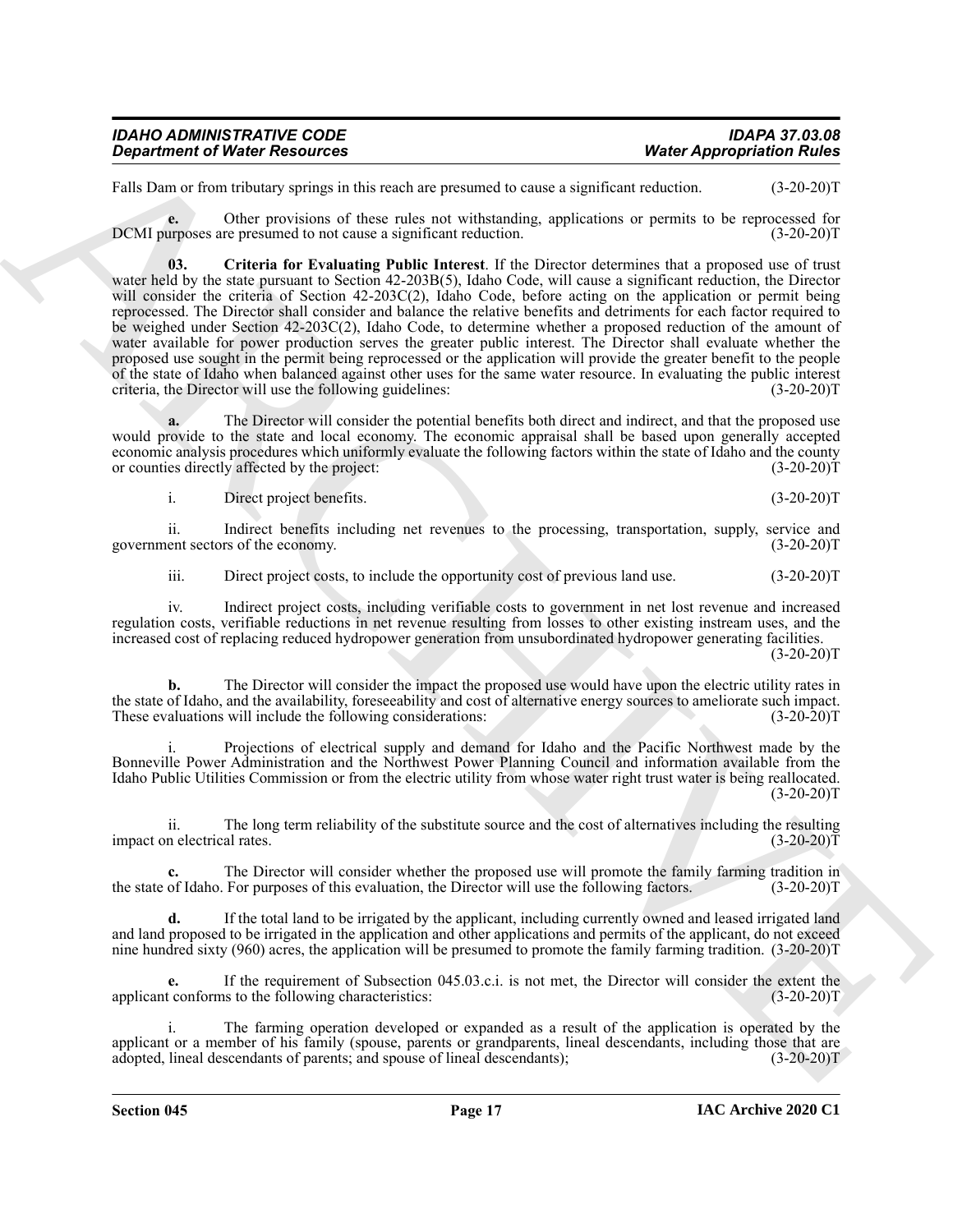ii. In the event the application is filed in the name of a partnership, one or more of the partners shall operate the farming operation; and (3-20-20)T

iii. If the application is in the name of a corporation, the number of stockholders does not exceed fifteen (15) persons, and one or more of the stockholders operates the farming operation unless the application is submitted by an irrigation district, drainage district, canal company or other water entity authorized to appropriate water for landowners within the district or for stockholders of the company all of whom shall meet the family farming criteria. (3-20-20)T

**f.** The Director will consider the promotion of full economic and multiple use development of the water resources of the state of Idaho. In this regard, the extent to which the project proposed complies with the following factors will be considered: (3-20-20) following factors will be considered:

i. Promotes and conforms with the adopted State Water Plan; (3-20-20)T

ii. Provides for coordination of proposed and existing uses of water to maximize the beneficial use of available water supplies; (3-20-20)T

iii. Utilizes technology economically available to enhance water and energy use efficiency;(3-20-20)T

iv. Provides multiple use of the water, including multipurpose storage; (3-20-20)T

v. Allows opportunity for reuse of return flows; (3-20-20)T

vi. Preserves or enhances water quality, fish, wildlife, recreation and aesthetic values; (3-20-20)T

vii. Provides supplemental water supplies for existing uses with inadequate supplies. (3-20-20)T

**g.** The Director will consider whether a proposed use, which includes irrigation, will conform to a staged development policy of up to twenty thousand (20,000) acres per year or eighty thousand (80,000) acres in any four (4) year period in the Snake River drainage above Murphy Gauge. In applying this criteria, the Director will consider the following: (3-20-20)T

i. "Above Murphy gauge" means the Snake River and any of its surface or groundwater tributaries upstream from Murphy gauge which gauge is located on the Snake River approximately four (4) miles downstream from Swan Falls Dam from which trust water is to be reallocated; (3-20-20)T

**Department of Ninter Resources West Appropriation Rules West Appropriation Rules**<br>
Space the strong technical propriation is the line is must of a perturbation, the must of the propriation Rules<br>
Archives the applica Twenty thousand (20,000) acres per year or eighty thousand (80,000) acres per four (4) year period is a four (4) year moving average of Twenty thousand (20,000) acres/year of permits issued during a calendar year for irrigation development. If permits for development of less than twenty-thousand (20,000) acres are issued in a year, additional development in excess of twenty-thousand (20,000) acres can be permitted in succeeding years. Likewise, if more than twenty thousand (20,000) acres is permitted in one year (recognizing that a single large project could exceed twenty thousand (20,000) acres) the permitted development in succeeding years must be correspondingly less to maintain no greater than a twenty thousand (20,000) acres/year average for any four (4) year period; (3-20-20)T

iii. The criteria of Subsection 045.03.g. applies to multiple-use projects with irrigation as a principal purpose. Projects which use irrigation as only an incidental purpose, such as the land treatment of waste, shall not be included within this policy; and (3-20-20)T

iv. An application determined by the Director to be otherwise approvable but found to exceed the acreage limitations, when considered with other applications approved for development, may be approved with conditions providing for the construction of project works and beneficial use of water to be commenced in a future  $\mu$  year. (3-20-20)T

**h.** No single public interest criterion will be entitled to greater weight than any other public interest criterion.  $(3-20-20)T$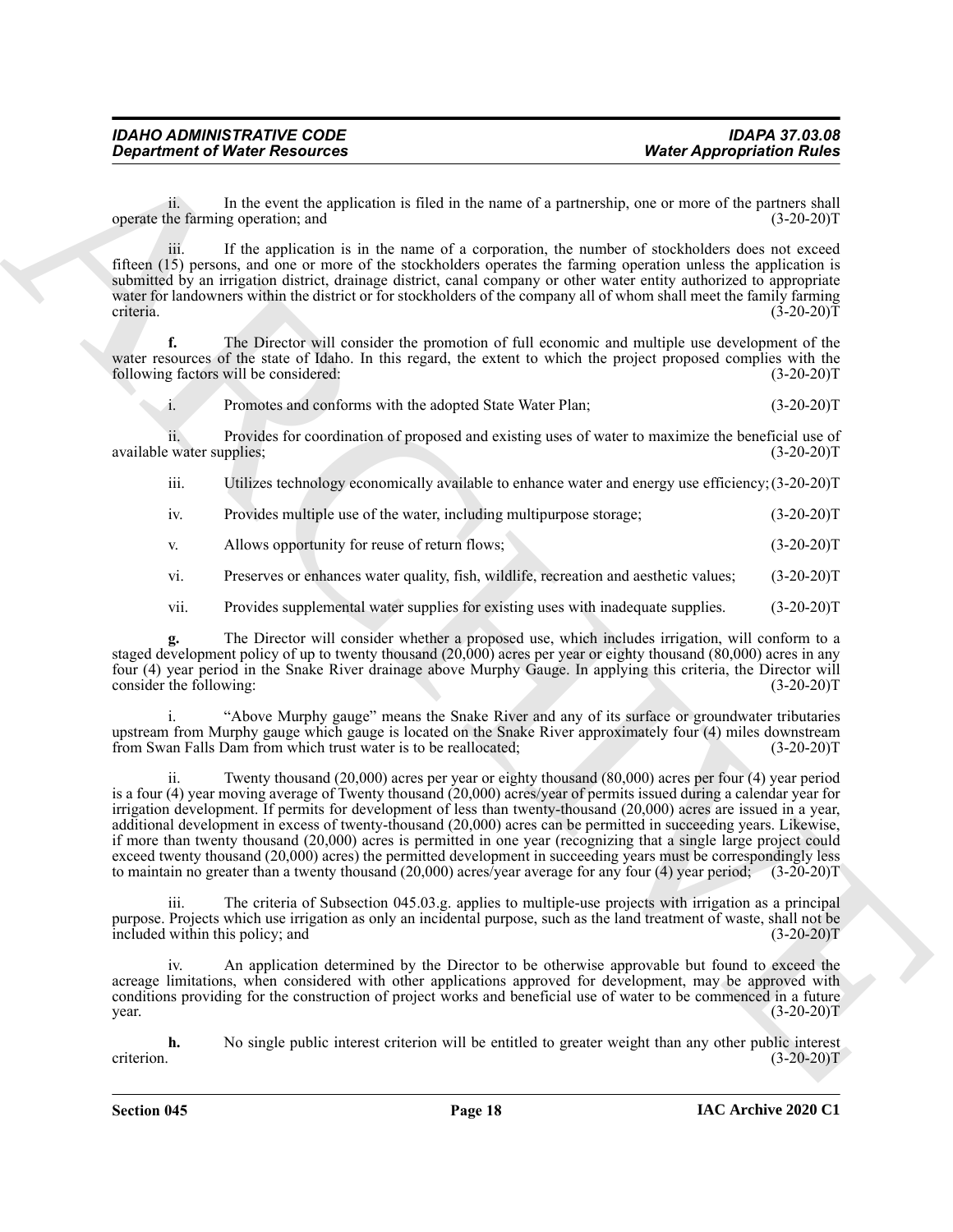**i.** Until such time as the studies prescribed in Policy 32 I of the State Water Plan are completed and accepted by the Idaho Water Resource Board, applications and permits reprocessed which propose to divert water to surface storage from the Snake River and surface tributaries upstream from Murphy Gauging Station shall be presumed to satisfy the public interest criteria of Section 42-203C(2), Idaho Code. Applications or reprocessed permits which are approved prior to completion of the studies, will not be subject to additional reprocessing.

 $(3-20-20)$ T

**j.** Applications for permit for trust water sources filed prior to July 1, 1985, for projects for which diversion and beneficial use was complete prior to October 1, 1984, are presumed to satisfy the public interest criteria of Section  $42-203C(2)$ , Idaho Code. (3-20-20)T

**k.** Applications or permits to be reprocessed proposing a direct diversion of water for irrigation purposes from the Snake River between Milner Dam and Swan Falls Dam or from tributary springs in this reach are presumed not to be in the public interest as defined by Section 42-203C, Idaho Code. Such proposals, are presumed to prevent the full economic and multiple use of water in the Snake River Basin and to adversely affect hydropower availability and electrical energy rates in the state of Idaho. (3-20-20) availability and electrical energy rates in the state of Idaho.

**l.** Proposed DCMI uses which individually do not have a maximum consumptive use of more than two acre-feet/day are presumed to meet the public interest criteria of Section 42-203C(2), Idaho Code, unless protested. (3-20-20)T

#### <span id="page-18-0"></span>**046. -- 049. (RESERVED)**

#### <span id="page-18-2"></span><span id="page-18-1"></span>**050. CONDITIONS OF APPROVAL (RULE 50).**

<span id="page-18-4"></span>**01. Issuance of Permits with Conditions**. The Director may issue permits with conditions to insure compliance with the provisions of Title 42, Chapter 2, Idaho Code, other statutory duties, the public interest, and specifically to meet the criteria of Section 42-203A, Idaho Code, and to meet the requirements of Section 42-203C, Idaho Code, to the fullest extent possible including conditions to promote efficient use and conservation of energy and water. (3-20-20) and water.  $(3-20-20)$ T

<span id="page-18-6"></span><span id="page-18-3"></span>**02. Requirements to Mitigate Impact of Flow Depletion**. Permits to be reprocessed or applications approved to appropriate water from the main stem of the Snake River between Milner and Murphy gauging station for diversion to off-stream storage during the period November l to March 3l shall include requirements to mitigate, in accordance with the State Water Plan, the impact of flow depletions on downstream generation of hydropower.

 $(3-20-20)$ T

**Constrained of Ninter Resources 100** (West Appropriation Point 2.1 and the system of the system of the system of the system of the system of the system of the system of the system of the system of the system of the syste **03. Applications and Existing Permits That Are Junior and Subordinate**. Applications and existing permits approved for hydropower generation shall be junior and subordinate to all rights to the use of water, other than hydropower, within the state of Idaho that are initiated later in time than the priority of the application or existing hydropower permit. A subordinated permit shall not give rise to any right or claim against future rights to the use of water, other than hydropower, within the state of Idaho initiated later in time than the priority of the application or existing hydropower permit. A permit issued for hydropower purposes shall contain a term condition on the hydropower use in accordance with Section 42-203B(6), Idaho Code. (3-20-20)T

<span id="page-18-8"></span>**Permanent Flow Measuring Device Requirement**. Applications approved for on-stream storage reservoirs will, unless specifically waived by the Director, require permanent flow measuring devices both upstream and downstream from the reservoir. (3-20-20) and downstream from the reservoir.

<span id="page-18-7"></span>**05. Well Spacing and Well Construction Requirements**. Applications approved for diversion of groundwater may include conditions requiring well spacing and well construction requirements. (3-20-20)T

<span id="page-18-5"></span>**06. Reprocessed Permits**. Permits reprocessed pursuant to Section 42-203D, Idaho Code, may be cancelled, modified or conditioned by the Director to make the permit comply in every way with any permit that would be issued for the same purpose based upon a new application processed under these rules. (3-20-20)T would be issued for the same purpose based upon a new application processed under these rules.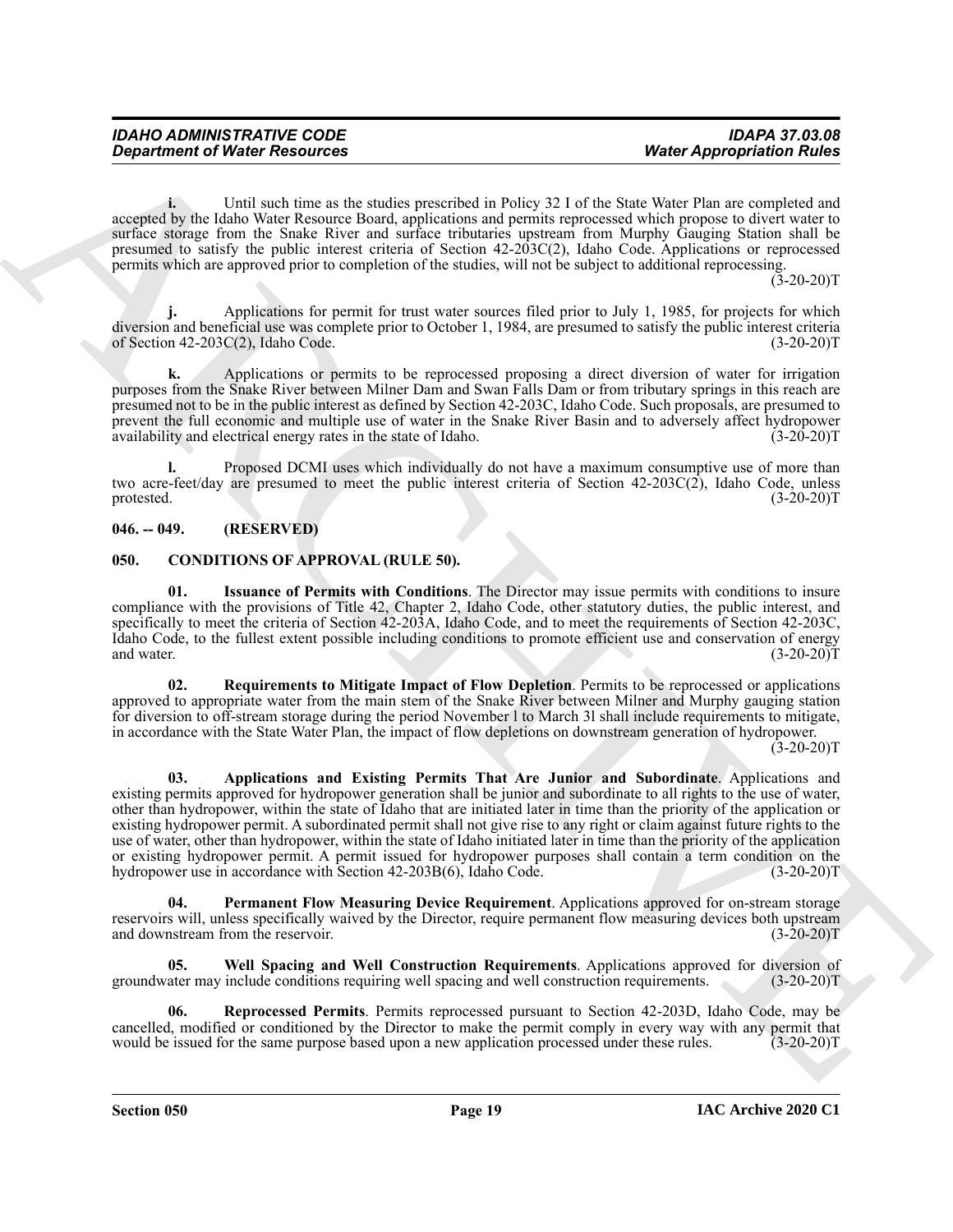<span id="page-19-6"></span><span id="page-19-5"></span><span id="page-19-4"></span>

| <b>IDAHO ADMINISTRATIVE CODE</b>     | <b>IDAPA 37.03.08</b>            |  |  |
|--------------------------------------|----------------------------------|--|--|
| <b>Department of Water Resources</b> | <b>Water Appropriation Rules</b> |  |  |

#### <span id="page-19-3"></span><span id="page-19-2"></span><span id="page-19-0"></span>**051. -- 054. (RESERVED)**

#### <span id="page-19-9"></span><span id="page-19-8"></span><span id="page-19-7"></span><span id="page-19-1"></span>**055. MORATORIUM (RULE 55).**

|                                 | <b>Department of Water Resources</b>                                                                                                                                                                                                                                                                                                                                                                                                                                                                                                                                                                                                       | <b>Water Appropriation Rules</b> |
|---------------------------------|--------------------------------------------------------------------------------------------------------------------------------------------------------------------------------------------------------------------------------------------------------------------------------------------------------------------------------------------------------------------------------------------------------------------------------------------------------------------------------------------------------------------------------------------------------------------------------------------------------------------------------------------|----------------------------------|
| 07.<br>or supporting documents. | Voiding Approval of Permit. Permits may be conditioned to authorize the Director to void the<br>approval of the permit if he determines that the applicant submitted false or misleading information on the application                                                                                                                                                                                                                                                                                                                                                                                                                    | $(3-20-20)T$                     |
| 08.                             | Retention of Jurisdiction. The Director may condition permits to retain jurisdiction to insure<br>compliance with the design, construction and operation provisions of the permit.                                                                                                                                                                                                                                                                                                                                                                                                                                                         | $(3-20-20)T$                     |
| 09.<br>injured.                 | Insuring Minimum Stream Flows and Prior Rights. The Director may condition permits to<br>insure that established minimum stream flows and prior rights including prior rights reserved by federal law are not                                                                                                                                                                                                                                                                                                                                                                                                                              | $(3-20-20)T$                     |
| 10.                             | Insuring Compliance with Water Quality Standards. The Director may condition permits to<br>insure compliance with Idaho's water quality standards.                                                                                                                                                                                                                                                                                                                                                                                                                                                                                         | $(3-20-20)T$                     |
| 11.                             | Insuring Assignment of Interest. The Director may condition a permit issued for trust water to<br>require that any amendment (Section 42-211, Idaho Code), transfer (Section 42-222, Idaho Code), or assignment of<br>interest in the permit by any method whatsoever shall not result in the project failing to meet the public interest<br>criteria of Section 42-203C, Idaho Code except, however, lenders obtaining title to the project through default will<br>have a reasonable period of time, as determined by the Director, to meet such criteria or to convey the project to a<br>person or entity that does meet the criteria. | $(3-20-20)T$                     |
| $051. - 054.$                   | (RESERVED)                                                                                                                                                                                                                                                                                                                                                                                                                                                                                                                                                                                                                                 |                                  |
| 055.                            | <b>MORATORIUM (RULE 55).</b>                                                                                                                                                                                                                                                                                                                                                                                                                                                                                                                                                                                                               |                                  |
| 01.                             | <b>Applications for Permit.</b>                                                                                                                                                                                                                                                                                                                                                                                                                                                                                                                                                                                                            | $(3-20-20)T$                     |
| a.<br>finding a need to:        | The Director may cease to approve applications for permit in a designated geographical area upon                                                                                                                                                                                                                                                                                                                                                                                                                                                                                                                                           | $(3-20-20)T$                     |
| i.                              | Protect existing water rights;                                                                                                                                                                                                                                                                                                                                                                                                                                                                                                                                                                                                             | $(3-20-20)T$                     |
| ii.                             | Insure compliance with the provisions of Chapter 2, Title 42, Idaho Code; and                                                                                                                                                                                                                                                                                                                                                                                                                                                                                                                                                              | $(3-20-20)T$                     |
| iii.                            | Prevent reduction of flows below a minimum stream flow which has been established by the<br>Director or the board pursuant to applicable law.                                                                                                                                                                                                                                                                                                                                                                                                                                                                                              | $(3-20-20)T$                     |
| b.                              | Notice of the Director's action to cease application approval will be by:                                                                                                                                                                                                                                                                                                                                                                                                                                                                                                                                                                  | $(3-20-20)T$                     |
|                                 | Summary Order served by certified mail upon the then existing affected applicants; and (3-20-20)T                                                                                                                                                                                                                                                                                                                                                                                                                                                                                                                                          |                                  |
| $\mathbf{i}$ .                  |                                                                                                                                                                                                                                                                                                                                                                                                                                                                                                                                                                                                                                            |                                  |
| 11.                             | Publication of the order for three (3) consecutive weeks in a newspaper or newspapers of general<br>circulation in the area affected.                                                                                                                                                                                                                                                                                                                                                                                                                                                                                                      | $(3-20-20)T$                     |
| c.                              | Objections to the Director's action shall be considered under the department's adopted Rules of<br>Procedure and applicable law.                                                                                                                                                                                                                                                                                                                                                                                                                                                                                                           | $(3-20-20)T$                     |
| 02.                             | Permits.                                                                                                                                                                                                                                                                                                                                                                                                                                                                                                                                                                                                                                   | $(3-20-20)T$                     |
| a.<br>055.01.                   | To the extent a permit has not been developed, the Director may cancel, or modify permits for<br>which proof of beneficial use has not been submitted in a designated geographical area as an extension of Subsection                                                                                                                                                                                                                                                                                                                                                                                                                      | $(3-20-20)T$                     |
| b.                              | Notice of the Director's action to cancel or modify permits shall be by:                                                                                                                                                                                                                                                                                                                                                                                                                                                                                                                                                                   | $(3-20-20)T$                     |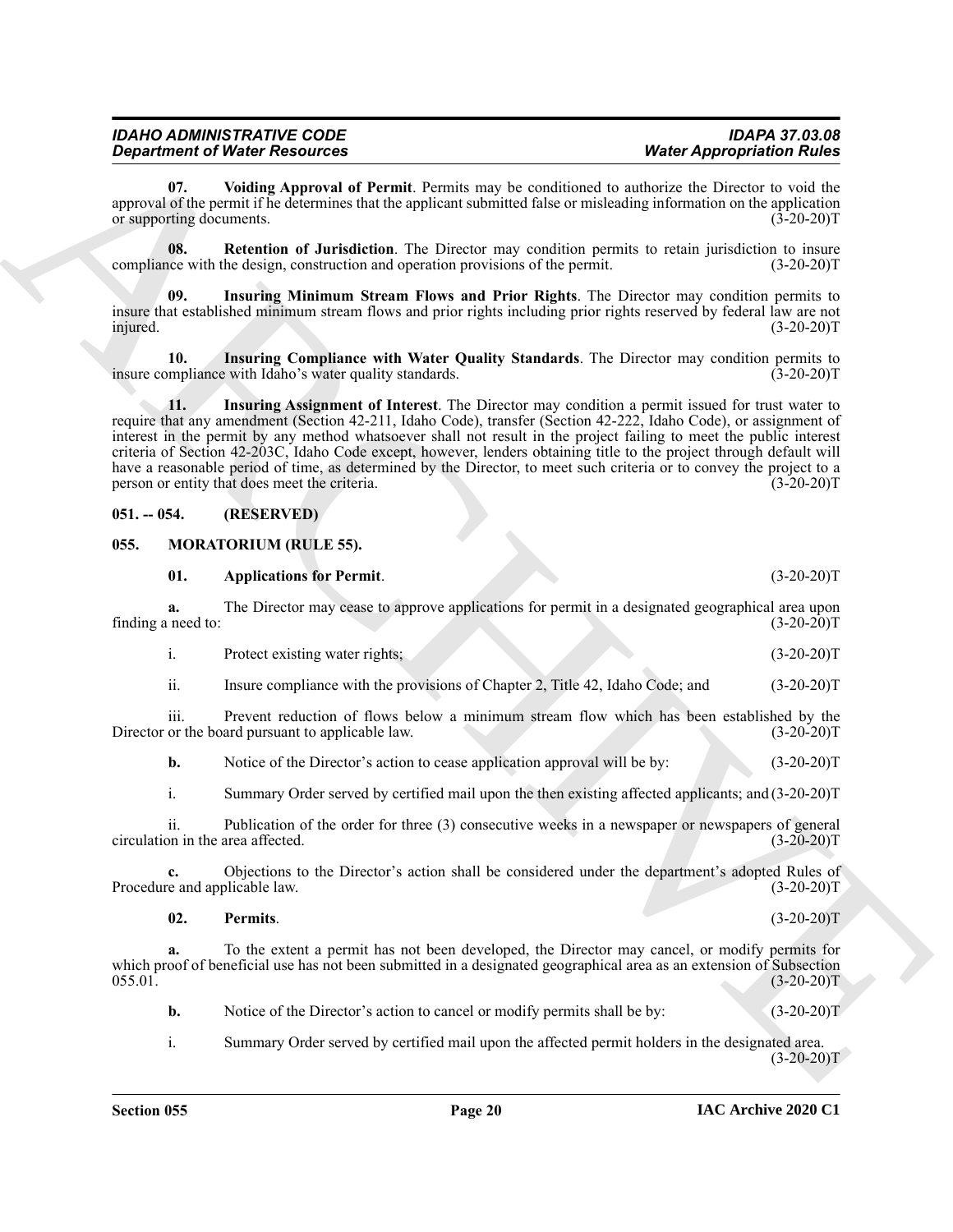ii. Publication of the order for three (3) consecutive weeks in a newspaper or newspapers of general (3-20-20)T<br>(3-20-20)T circulation in the area.

Department of Water Resolution<br>
consigning a C-britan of the other three (2) teams that we considered under the deputies in starped Digital of<br>
Proceduring a C-britan to the Director's action that the considered under the **c.** Objections to the Director's action shall be considered under the department's adopted Rules of re and applicable law.  $(3-20-20)T$ Procedure and applicable law.

<span id="page-20-0"></span>**056. -- 999. (RESERVED)**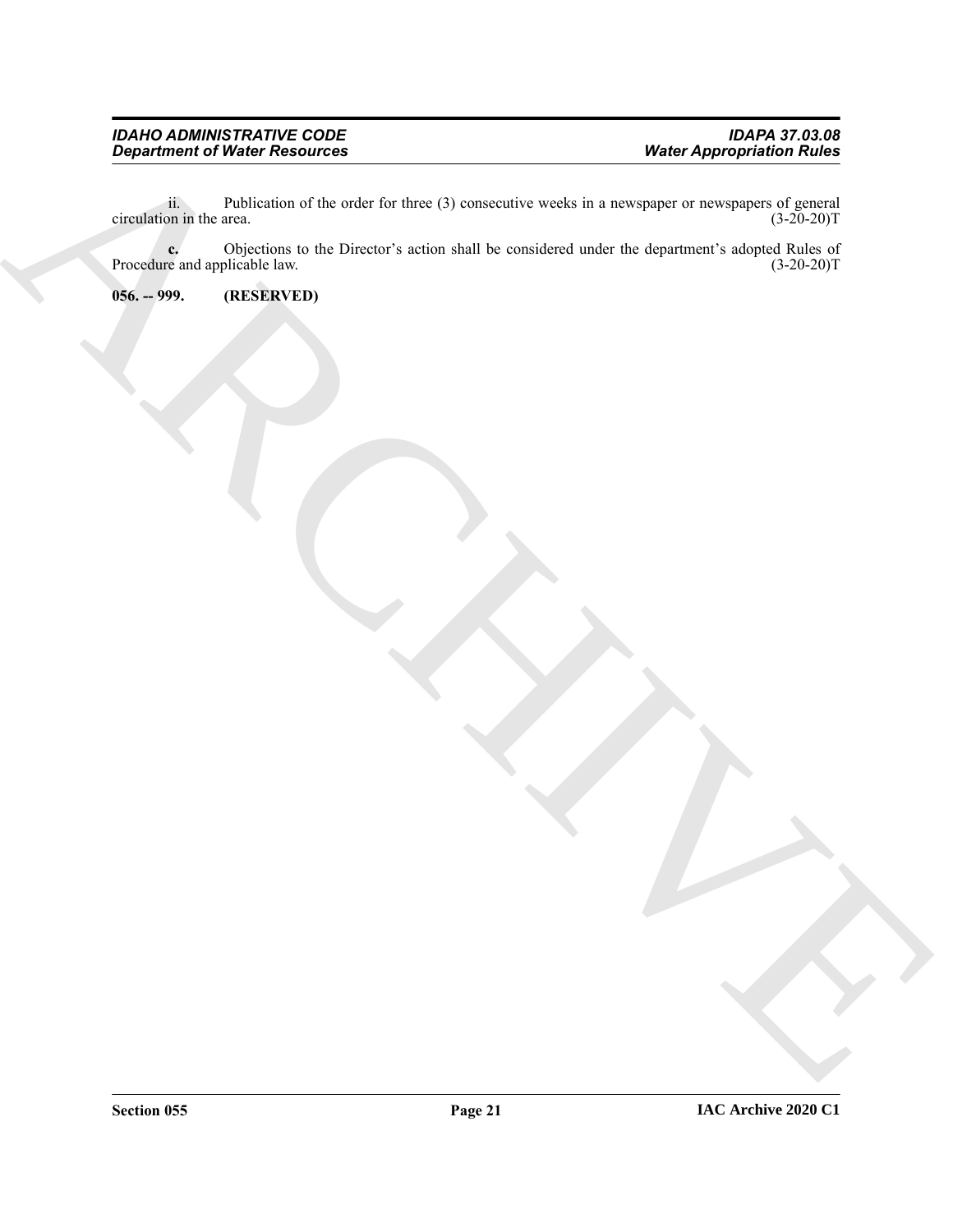<span id="page-21-0"></span>ARCHIVE **APPENDIX A**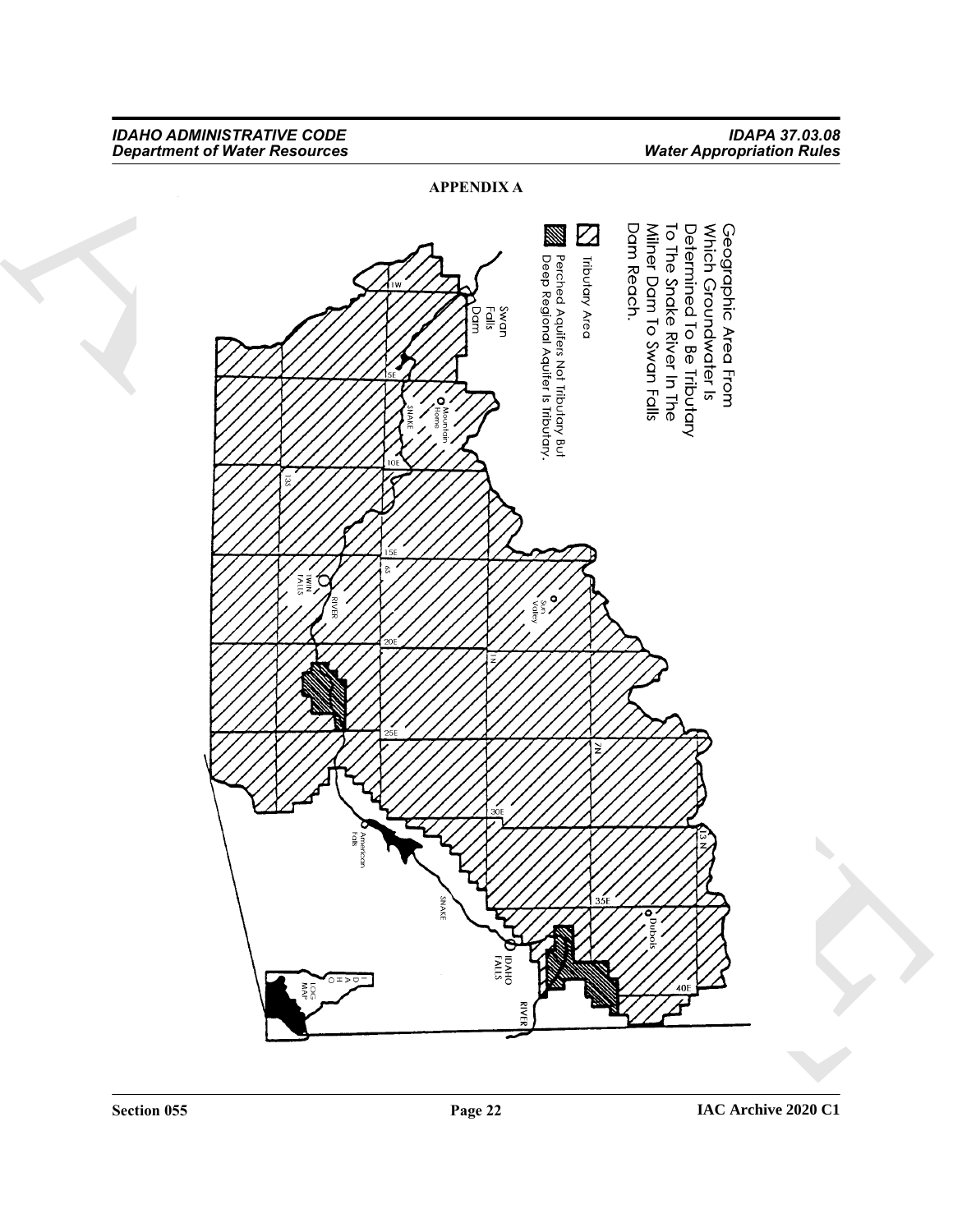### <span id="page-22-0"></span>**APPENDIX B**

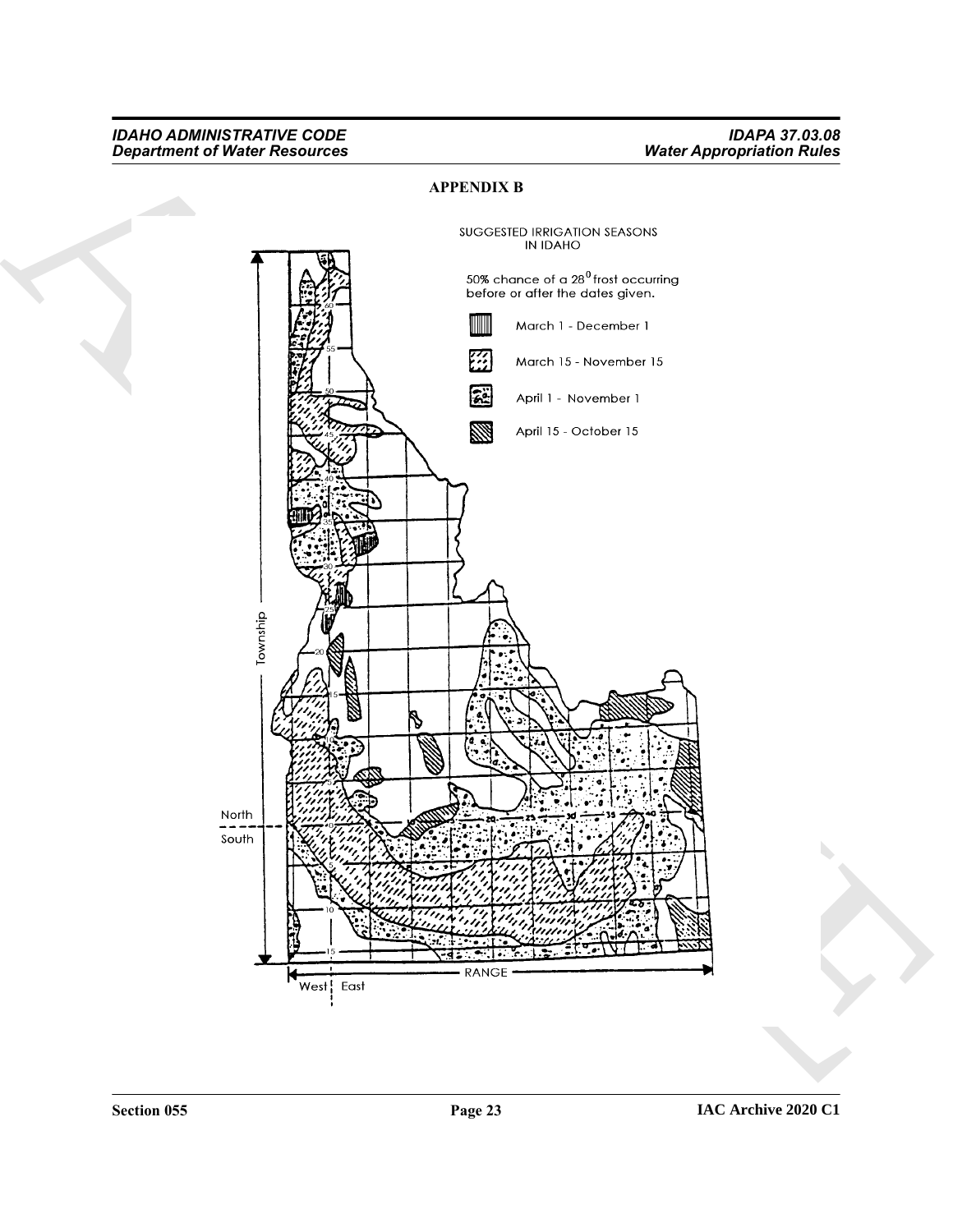### <span id="page-23-0"></span>**APPENDIX C**